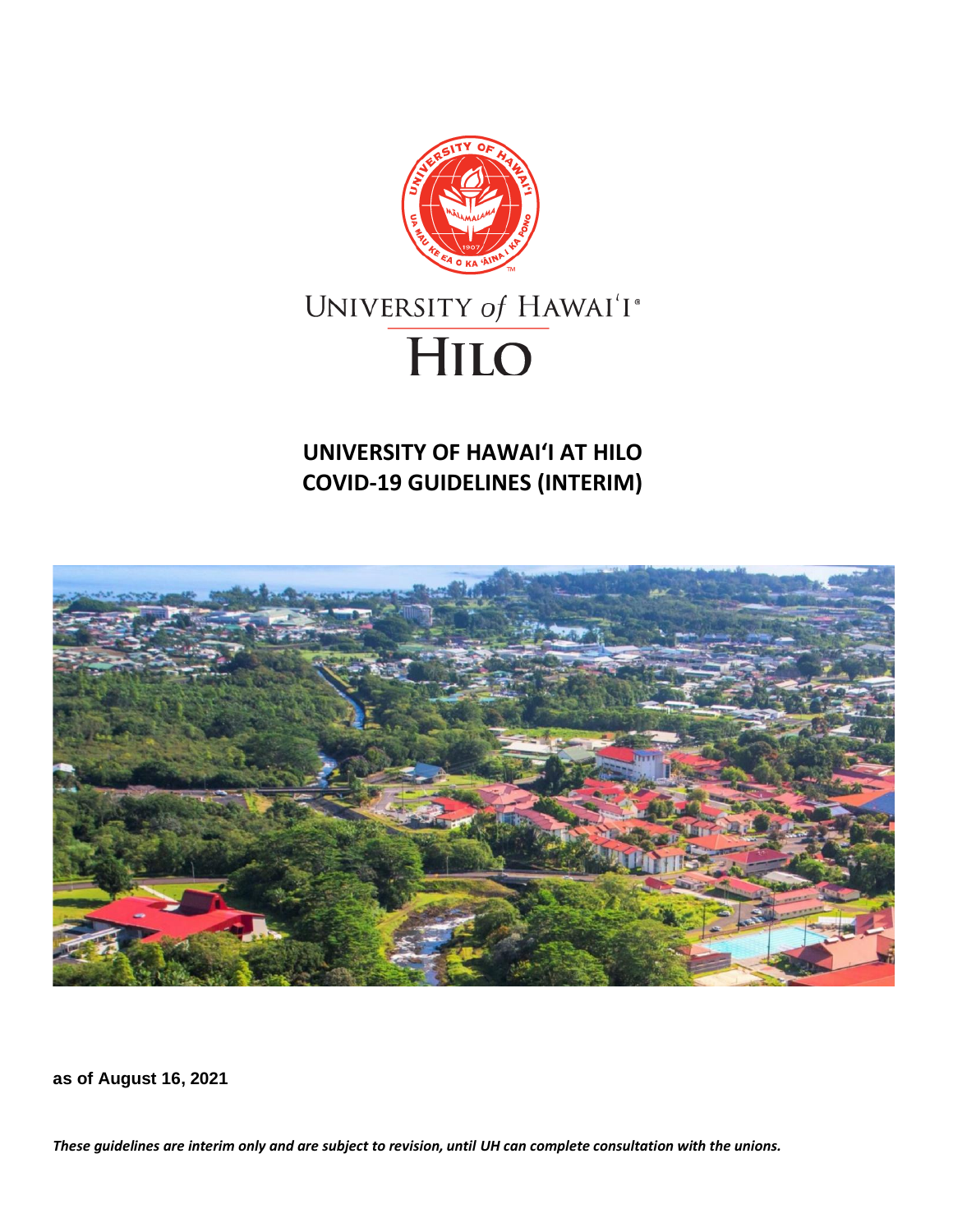#### **Table of Contents**

| Τ.    | <b>Purpose and Scope</b>                                                                               | $\mathbf{1}$   |
|-------|--------------------------------------------------------------------------------------------------------|----------------|
| Ш.    | <b>Personal Safety Practices</b>                                                                       | $\overline{2}$ |
|       | A. Not Permitted on Campus                                                                             | $\overline{2}$ |
|       | B. Vaccination Requirement for Students                                                                | 3              |
|       | C. Hygiene and Respiratory Etiquette                                                                   | 4              |
|       | D. Face Coverings                                                                                      | 4              |
|       | E. Practice Physical Distancing                                                                        | 6              |
|       | Avoid All Non-Essential Travel<br>F.                                                                   | 6              |
|       | G. Get a COVID-19 Vaccination                                                                          | 7              |
|       | H. Get a Flu Shot                                                                                      | 7              |
| III.  | Institutional Safety Practices-Reporting, Monitoring, Screening For,<br>and Managing Cases of COVID-19 | $\overline{7}$ |
|       | A. Campus Official(s) and Communication Protocols                                                      | 7              |
|       | Campus Responsibilities to Clean and Disinfect in Cases of COVID-19 or<br>В.                           |                |
|       | Suspicion of COVID-19                                                                                  | 8              |
|       | C. Mandatory Daily Screening and Self-Monitoring                                                       | 9              |
|       | D. Education, Training and Signage                                                                     | 10             |
| IV.   | <b>Facilities and Spaces</b>                                                                           | 11             |
|       | A. Cleaning and Disinfection                                                                           | 11             |
|       | <b>B.</b> Ventilation                                                                                  | 11             |
|       | C. Modified Layouts                                                                                    | 12             |
|       | D. Physical Barriers and Guides                                                                        | 14             |
|       | E. Vehicle Use                                                                                         | 14             |
| V.    | <b>Scheduling of Classes</b>                                                                           | 15             |
| VI.   | <b>Housing, Services and Events</b>                                                                    | 16             |
|       | A. Student Housing                                                                                     | 16             |
|       | <b>B.</b> Food Service                                                                                 | 17             |
|       | C. Student Services                                                                                    | 17             |
|       | D. Events, Gatherings, and Activities (excluding classes)                                              | 18             |
|       | Use of Facilities by External (Non-university) Parties<br>Е.                                           | 18             |
| VII.  | Non-Discrimination/Harassment and Behavioral Health<br>Non-Discrimination/Harassment<br>А.             | 19<br>19       |
|       |                                                                                                        |                |
|       | <b>Domestic Violence</b><br>В.                                                                         | 19             |
| VIII. | <b>Promoting Wellness and Mental Health</b><br>A. Coping with Stress                                   | 20<br>20       |
|       | <b>Mental Health Resources</b><br>В.                                                                   | 20             |
|       |                                                                                                        |                |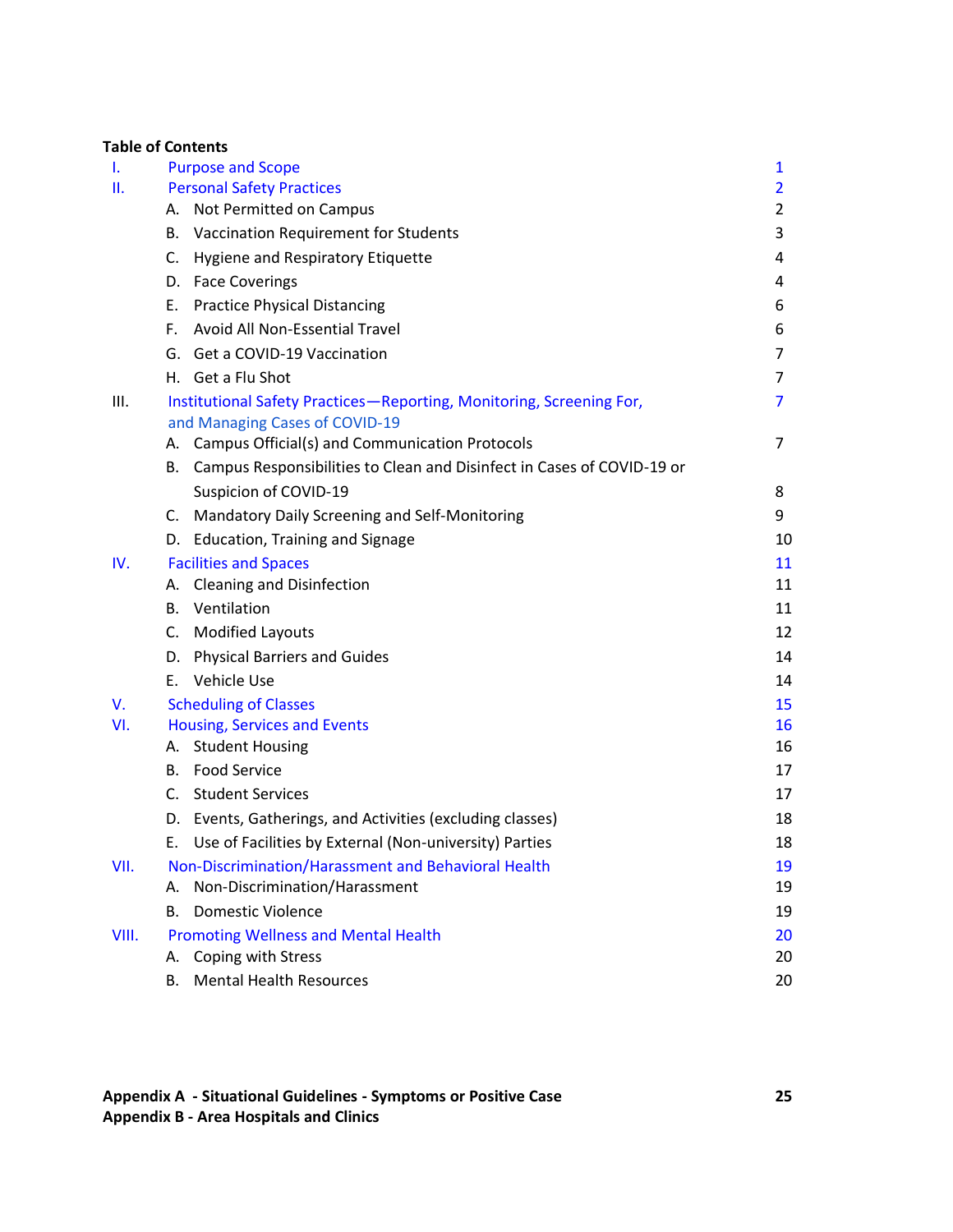## **I. Purpose and Scope**

University of Hawaiʻi at Hilo (UH Hilo) has prepared these guidelines to build upon those issued by the University of Hawai'i System and offer guidance specific to our campus. Our goal is to continue to provide engaging and meaningful learning opportunities for our students and to continue our rich array of applied research activities while at the same time limiting the spread of SARS-CoV-2 virus, which causes COVID-19. These Guidelines were developed under guidance issued by local, state and federal authorities and are subject to change based on our developing knowledge of COVID-19 and evolving federal, state and county guidance.

These Guidelines provide a framework to resume in-person options for the delivery of classes, advising, student services, research, and other activities. Ultimately, all members of the UH Hilo community must also take responsibility for their own health and safety and act in a manner that demonstrates respect and care for the health and safety of others in our 'ohana.

These Guidelines shall remain in effect until and unless superseded or revoked by the UH Hilo Chancellor and/or the President of the UH System. They apply to all university activities and operations (except where noted) and all students, employees and invited visitors to university facilities. These Interim Guidelines are based on the current environment and guidance available in July 2021 and will be updated as circumstances change. Additional information for employees is available at the [University Office of Human Resources](https://www.hawaii.edu/ohr/covid-19-info/)  [website.](https://www.hawaii.edu/ohr/covid-19-info/) [1](https://www.hawaii.edu/ohr/covid-19-info/)

The following publications have served and will continue to serve as valuable resources:

- [U.S.](https://www.cdc.gov/coronavirus/2019-ncov/community/colleges-universities/index.html) [Centers for Disease Control and Prevention \("CDC"\) Guidelines for Reopening Colleges and](https://www.cdc.gov/coronavirus/2019-ncov/community/colleges-universities/index.html)  [Universities,](https://www.cdc.gov/coronavirus/2019-ncov/community/colleges-universities/index.html)<sup>2</sup>
- CDC Guidance for Cleaning and Disinfecting Facilities.<sup>3</sup>
- CDC Considerations for [Institutes of Higher Education](https://www.cdc.gov/coronavirus/2019-ncov/community/colleges-universities/considerations.html)[,](https://www.whitehouse.gov/openingamerica/) 4
- [CDC Guidance for When You've Been Fully Vaccinated](https://www.cdc.gov/coronavirus/2019-ncov/vaccines/fully-vaccinated.html),<sup>5</sup>
- [State of Hawai'i Beyond](https://governor.hawaii.gov/wp-content/uploads/2020/05/Gov_Reopening-Presentation-Slide-Deck_18-May-2020.pdf) [Recovery,](https://governor.hawaii.gov/wp-content/uploads/2020/05/Gov_Reopening-Presentation-Slide-Deck_18-May-2020.pdf)<sup>6</sup>
- Hawai'i State Department of Health ("DOH") guidance on what to do if [you test positive for](https://health.hawaii.gov/coronavirusdisease2019/files/2020/04/What-To-Do-If-You-Test-Positive-For-COVID19_040120.pdf) [COVID-19,](https://health.hawaii.gov/coronavirusdisease2019/files/2020/04/What-To-Do-If-You-Test-Positive-For-COVID19_040120.pdf)<sup>7</sup> a [person at your worksite tests positive for COVID-19](https://health.hawaii.gov/coronavirusdisease2019/files/2020/05/What-to-Do-if-a-Person-at-Your-Worksite-has-COVID-19.pdf)<sup>8</sup> or [you have been tested for COVID-19,](https://health.hawaii.gov/coronavirusdisease2019/files/2020/04/What-To-Do-If-You-Have-Been-Tested-For-COVID19_040120.pdf)<sup>9</sup> and the U.S. Occupational Safety and Health Adm[inistration \("OSHA"\) Guidance on Preparing Workplaces](https://www.osha.gov/Publications/OSHA3990.pdf) [for COVID-](https://www.osha.gov/Publications/OSHA3990.pdf) $19.10$  $19.10$

UH Hilo is closely monitoring our local conditions and surroundings. We are prepared to alter operations and services in a timely and appropriate manner in response to COVID-related situations or circumstances. Additionally, UH Hilo continues to work closely with county and state officials to operate in accordance with government orders, recommendations from the DOH, and CDC Guidelines. *These Guidelines are interim only and are subject to revision, until we can complete consultation with the unions.*

<sup>1</sup> <https://www.hawaii.edu/ohr/covid-19-info/>

<sup>2</sup> <https://www.cdc.gov/coronavirus/2019-ncov/community/colleges-universities/index.html>

<sup>&</sup>lt;sup>3</sup> <https://www.cdc.gov/coronavirus/2019-ncov/community/disinfecting-building-facility.html>

<sup>4</sup> <https://www.cdc.gov/coronavirus/2019-ncov/community/colleges-universities/considerations.html>

<sup>5</sup> https://www.cdc.gov/coronavirus/2019-ncov/vaccines/fully-vaccinated.html

<sup>6</sup> [https://governor.hawaii.gov/wp-content/uploads/2020/05/Gov\\_Reopening-Presentation-Slide-Deck\\_18-May-2020.pdf](https://governor.hawaii.gov/wp-content/uploads/2020/05/Gov_Reopening-Presentation-Slide-Deck_18-May-2020.pdf)

<sup>7</sup> [https://health.hawaii.gov/coronavirusdisease2019/files/2020/04/What-To-Do-If-You-Test-Positive-For-COVID19\\_040120.pdf](https://health.hawaii.gov/coronavirusdisease2019/files/2020/04/What-To-Do-If-You-Test-Positive-For-COVID19_040120.pdf)

<sup>8</sup> <https://health.hawaii.gov/coronavirusdisease2019/files/2020/05/What-to-Do-if-a-Person-at-Your-Worksite-has-COVID-19.pdf>

<sup>9</sup> [https://health.hawaii.gov/coronavirusdisease2019/files/2020/04/What-To-Do-If-You-Have-Been-Tested-For-](https://health.hawaii.gov/coronavirusdisease2019/files/2020/04/What-To-Do-If-You-Have-Been-Tested-For-COVID19_040120.pdf) [COVID19\\_040120.pdf](https://health.hawaii.gov/coronavirusdisease2019/files/2020/04/What-To-Do-If-You-Have-Been-Tested-For-COVID19_040120.pdf)

<sup>10</sup> [https://www.osha.gov/coronavirus/safework](https://www.osha.gov/Publications/OSHA3990.pdf)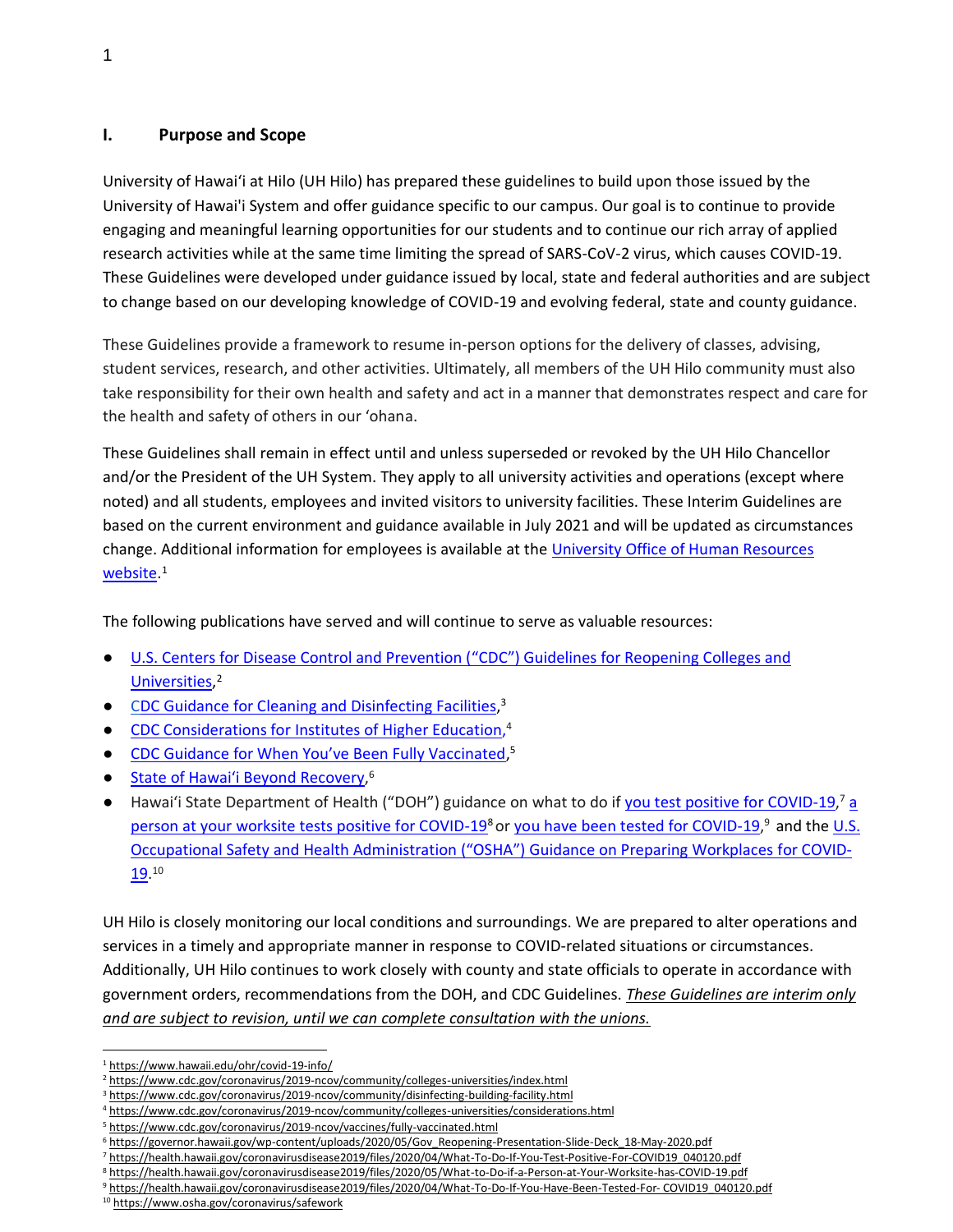## <span id="page-3-0"></span>**II. Personal Safety Practices**

<span id="page-3-1"></span>University of Hawaiʻi at Hilo requires the following personal safety practices for all employees, students and invited visitors.

## **A. Not Permitted on Campus**

- $\bullet$  If you have tested positive for COVID-19, [stay at home](https://health.hawaii.gov/coronavirusdisease2019/files/2020/04/What-To-Do-If-You-Test-Positive-For-COVID19_040120.pdf)<sup>11</sup> except to get medical care. Do not return to campus until you have been cleared to return by the DOH.
- If you are subject to government-issued or a healthcare provider's orders to quarantine, [stay](https://www.cdc.gov/coronavirus/2019-ncov/if-you-are-sick/quarantine-isolation.html) at [home.](https://www.cdc.gov/coronavirus/2019-ncov/if-you-are-sick/quarantine-isolation.html)<sup>12</sup>
- If you have been identified through contact tracing to be tested for COVID-19[, stay at home](https://health.hawaii.gov/coronavirusdisease2019/files/2020/04/What-To-Do-If-You-Have-Been-Tested-For-COVID19_040120.pdf)<sup>13</sup> until you receive a negative test result.
- If you are **unvaccinated** and have been notified that you are a close contact of a suspected or confirmed COVID-19 case, the recommendation is to get tested regardless of whether you have symptoms or not, and to stay at home. Note that testing will not shorten the required period for quarantine.
	- If you live in a residence hall, you will be required to isolate in a specified on-campus residence hall room for 14 days, or you may choose to complete the full isolation protocol off-campus at your own expense for 10 days.
	- All other students and employees are to stay at home for 10 days after the date of last exposure; if exposure is continuous, stay at home for 10 days after the confirmed case is released from isolation
- If you are **fully vaccinated**<sup>\*14</sup> and have been notified that you are a close contact of a suspected or confirmed COVID-19 case, the [following guidelines apply](https://www.cdc.gov/coronavirus/2019-ncov/vaccines/fully-vaccinated-guidance.html)<sup>15</sup>:
	- You must test 3-5 days after the exposure and wear a mask in public indoor settings for 14 days after exposure or until a negative result.
	- If you are symptomatic, stay home, isolate, and contact your medical provider and follow their advice including when to return to campus. Testing may be required depending on the circumstances.
	- If you are symptomatic and live in a residence hall, you will be required to isolate in a specified on-campus residence hall room for 14 days, or you may choose to complete the full isolation protocol off-campus at your own expense for 10 days.
- \*People are considered fully vaccinated for COVID-19 if it has been two weeks after they have received the second dose in a two-dose series (Pfizer-BioNTech or Moderna) or two weeks after they have received a single-dose vaccine (Johnson & Johnson/Janssen). This guidance can also be applied to COVID-19 vaccines that have been authorized fo[r emergency use listing](https://extranet.who.int/pqweb/key-resources/documents/status-covid-19-vaccines-within-who-eulpq-evaluation-process)<sup>16</sup> (EUL) by the World Health Organization (e.g., AstraZeneca/Oxford, Serum Institute of India, Sinopharm, and Sinovac as of July 2, 2021).

<sup>11</sup> [https://health.hawaii.gov/coronavirusdisease2019/files/2020/04/What-To-Do-If-You-Test-Positive-For-COVID19\\_040120.pdf](https://health.hawaii.gov/coronavirusdisease2019/files/2020/04/What-To-Do-If-You-Test-Positive-For-COVID19_040120.pdf)

<sup>12</sup> <https://www.cdc.gov/coronavirus/2019-ncov/if-you-are-sick/quarantine-isolation.html>

<sup>13</sup> [https://health.hawaii.gov/coronavirusdisease2019/files/2020/04/What-To-Do-If-You-Have-Been-Tested-For-](https://health.hawaii.gov/coronavirusdisease2019/files/2020/04/What-To-Do-If-You-Have-Been-Tested-For-COVID19_040120.pdf) [COVID19\\_040120.pdf](https://health.hawaii.gov/coronavirusdisease2019/files/2020/04/What-To-Do-If-You-Have-Been-Tested-For-COVID19_040120.pdf)

<sup>14</sup> <https://www.cdc.gov/coronavirus/2019-ncov/vaccines/fully-vaccinated.html>

<sup>15</sup> <https://www.cdc.gov/coronavirus/2019-ncov/vaccines/fully-vaccinated-guidance.html>

<sup>16</sup> <https://extranet.who.int/pqweb/key-resources/documents/status-covid-19-vaccines-within-who-eulpq-evaluation-process>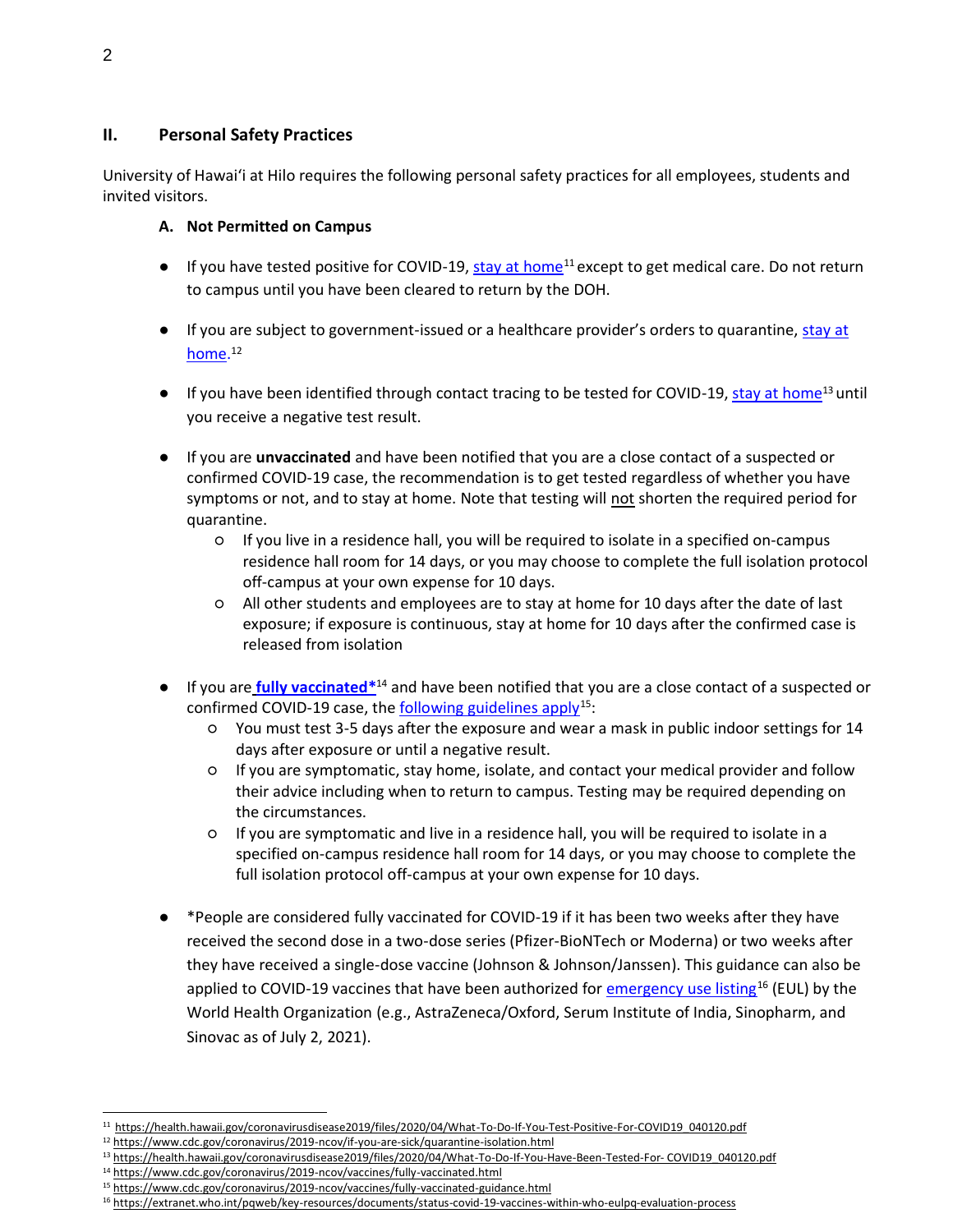- If you are sick at all[, stay at home,](https://www.cdc.gov/coronavirus/2019-ncov/if-you-are-sick/quarantine-isolation.html)<sup>17</sup> even if you only have mild symptoms of illness that could be COVID-19, which include the following:
	- Fever (100.4 F or greater) or chills
	- Cough
	- Shortness of breath or difficulty breathing
	- Fatigue
	- Muscle or body aches
	- Headache
	- New loss of taste or smell
	- Sore throat
	- Congestion or runny nose
	- Nausea or vomiting
	- Diarrhea

Contact your medical provider and follow their advice including about when to return to campus.

- All students, employees and invited visitors to whom this section applies must follow the reporting procedure set forth in Campus Official(s) and Communication Protocols (Section III.A).
- If you are an employee required to stay at home under these guidelines, the Human Resources office will make contact with you regarding [available leave.](https://www.hawaii.edu/ohr/covid-19-info/)<sup>18</sup>
- Any student, employee or invited visitor who has been required to stay at home under these guidelines shall not return to campus until cleared to return by a healthcare professional or the DOH, and must submit clearance documentation to the UH Hilo COVID Coordinator at uhhcovid@hawaii.edu.

#### <span id="page-4-0"></span>**B. Vaccination Requirement for Students**

- Students who will be physically attending courses onsite (the UH Hilo campus or off-campus properties) are required to be fully vaccinated. If students physically attending courses onsite are not fully vaccinated, they will be subject to weekly COVID testing. Students will not be permitted onsite if they fail to comply with UH Hilo weekly testing requirements.<sup>19</sup>
- On-Campus Housing: Vaccination is required for students who are living in on-campus housing Students in on-campus housing who were unable to be fully vaccinated prior to check-in to dormitories will be subject to additional requirements, including:
	- Wearing masks correctly at all times, except when alone in their own dorm room;
	- Only go to and from class to their residence;
	- Subject to mandatory weekly testing.
	- Must within six weeks of check in, either achieve fully vaccinated status or attain medical or religious exemption. Failure to do so will result in removal from oncampus housing.

<sup>17</sup> <https://www.cdc.gov/coronavirus/2019-ncov/if-you-are-sick/quarantine-isolation.html>

<sup>18</sup> <https://www.hawaii.edu/ohr/covid-19-info/covid-19-related-leaves/>

<sup>19</sup> https://www.hawaii.edu/covid19/vaccinate/requirement-students-faqs/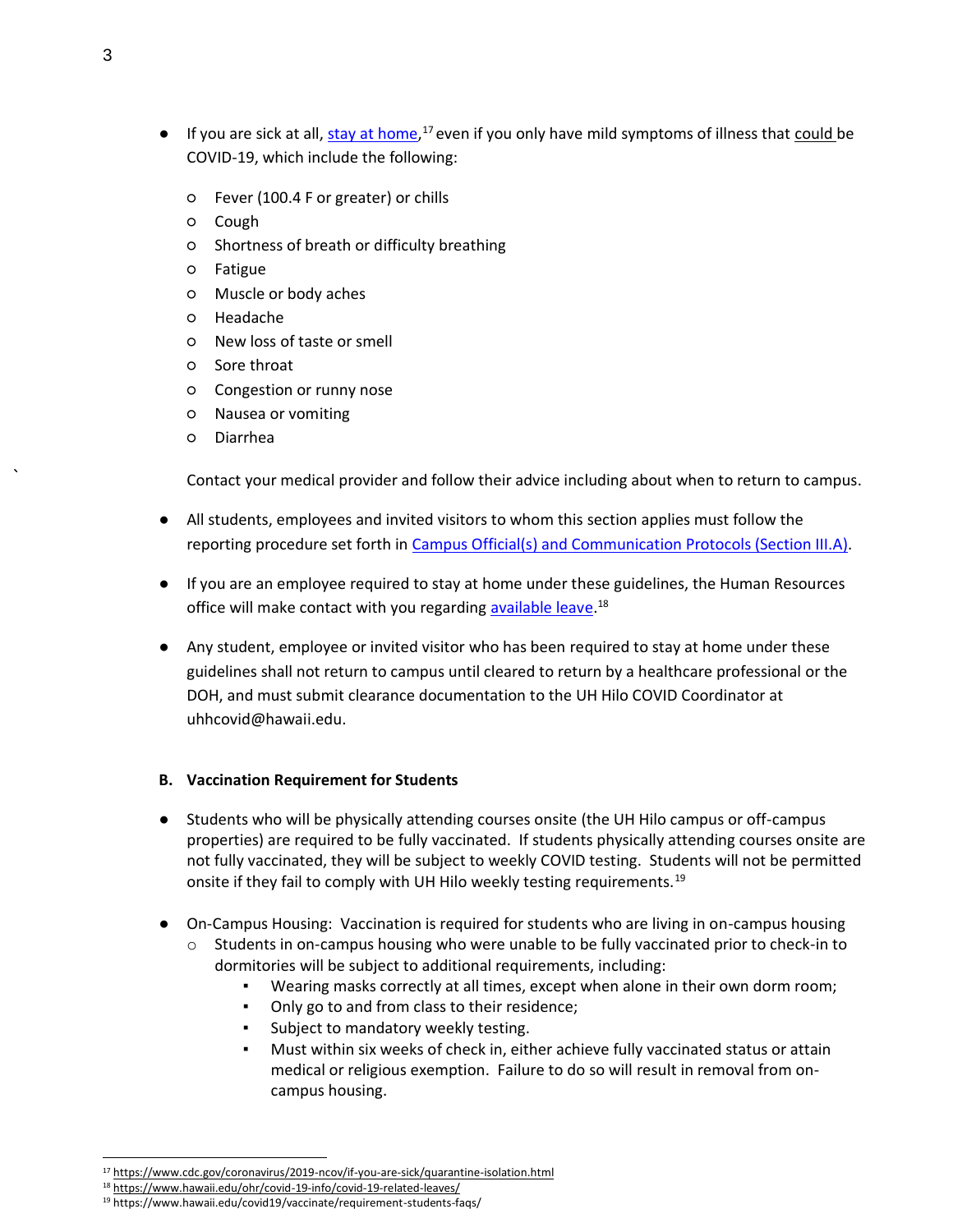- Athletics: Student Athletes must be fully vaccinated. Vaccination is required for student athletes to participate in athletic practices and competitions.
- Other specified activities (e.g. athletic spectators, theater events, special activities). Vaccination requirement for specified activities will be communicated prior to the event. These types of activities are generally non-instructional and not a requirement for classes.
- Students with approved medical and religious exemptions from vaccination will be required to comply with UH Hilo weekly testing requirements.

## **C. Hygiene and Respiratory Etiquette**

- [Wash your hands](https://www.cdc.gov/handwashing/when-how-handwashing.html)<sup>20</sup> frequently with soap and water *for at least 20 seconds*, especially:
	- after wiping or blowing your nose, coughing or sneezing;
	- after returning from a public place or shared common area/space (*e.g.*, classroom, conference room, break room or lunch room);
	- after touching trash or objects frequently used by others (such as handrails, door handles, and elevator buttons);
	- after using the toilet;
	- before, during, and after preparing food; and
	- before and after work breaks and work shifts.
- Use hand sanitizer containing at least 60% alcohol if soap and water are not available.
- Sanitize your hands before entering indoor public spaces and shared common area/space
- Do not touch your face with your hands.
- Cough or sneeze into your elbow or a disposable tissue or cloth.
- Avoid sharing or using communal items (such as office supplies) and objects that are not easily cleaned or disinfected (such as fabric).

#### <span id="page-5-0"></span>**D. Face Coverings**

#### **Definitions:**

- **Cloth face covering** includes manufactured or homemade masks, bandanas, gaiters, or scarves that cover the nose and mouth with at least two layers of fabric and do not have an exhalation valve (raised plastic cylinder meant for easy exhalation). Cloth face coverings should be made from washable materials and should be laundered regularly. In support of sustainability efforts, the University encourages use of reusable face coverings.
- **Disposable masks** include non-surgical, surgical or dust masks that cover the nose and mouth. Disposable masks do not include masks with exhalation valves (raised plastic cylinders meant for easy exhalation).
- **Face covering** refers to cloth face coverings and disposable masks.

<sup>20</sup> <https://www.cdc.gov/handwashing/when-how-handwashing.html>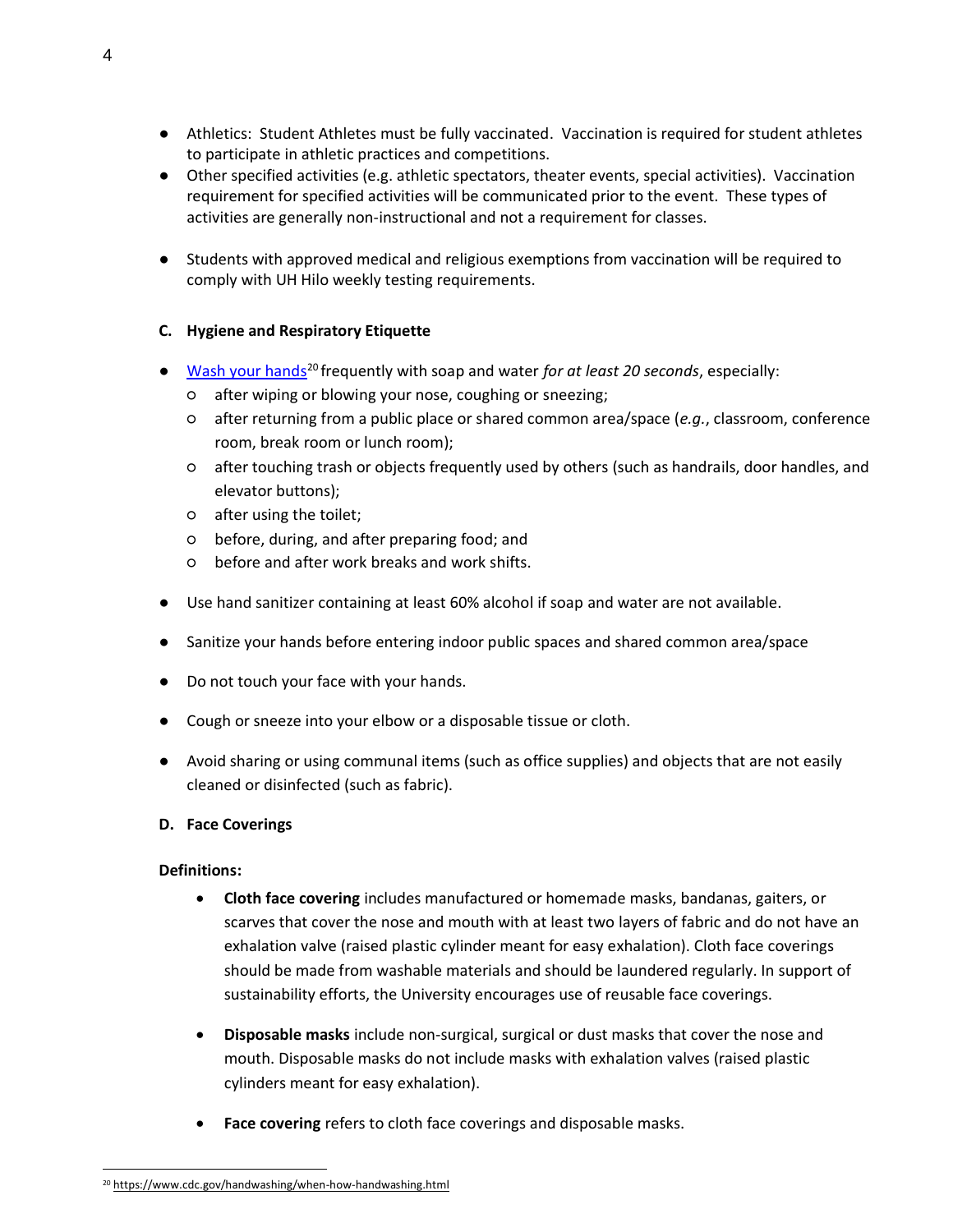• **N95 mask** is a respiratory protection device that is tight-fitting and filters at least 95% of particles and droplets. Use of these masks must be reserved for healthcare and emergency responders and those who have been required to do so as part of a specific job task, such as research with SARS CoV-2. OSHA standards require medical clearance, fit-testing, and training at least annually when these masks are required. If these masks are obtained and used on a voluntary basis by employees,  $OSHA's$  Appendix  $D<sup>21</sup>$  must be provided.

#### **Indoors:**

Face coverings shall be worn indoors except where an individual is working in isolation (e.g. a private office alone). Classrooms and teaching laboratories are considered public spaces and masks must be worn at all times if there is more than one person in the room.

#### **Outdoors:**

Face coverings are strongly recommended in outdoor spaces, including lanai/patios; however, they may be required for certain large, crowded events where participants are in close proximity to each other. \*\*NOTE: County and State guidelines providing further restriction will take precedence over UH Hilo Interim Guidelines.

Where face coverings are required they must be worn correctly:

- Ensure the nose and mouth are fully covered;
- Covering must fit snugly against the sides of the face; and
- Ensure face covering is secured to prevent slipping.

The university recognizes that there are certain instances where wearing a face covering may not be feasible or, if you have a medical condition or disability, where wearing a face covering poses a health or safety risk. Reasonable accommodations will be made in those instances. Children under the age of five (5) are not required to wear face masks.

Faculty who teach in person and employees providing direct service to customers (in which physical distancing is not easy to manage, such as at a customer service window) may be provided face shields. **Face Shields should only be used in combination with and not as a substitute for face coverings. The [CDC does not recommend use of face shields](https://www.cdc.gov/coronavirus/2019-ncov/prevent-getting-sick/cloth-face-cover-guidance.html)**<sup>22</sup> **for normal everyday activities in place of cloth or disposable face coverings.** For those using only a face shield as an accommodation, additional measures should be in place such as increased distancing.

Note: Face coverings, masks, or respirators with exhalation valves should be avoided as they do not protect others from expelled respiratory droplets and aerosols.

<sup>&</sup>lt;sup>21</sup> <https://www.osha.gov/laws-regs/regulations/standardnumber/1910/1910.134AppD>

<sup>22</sup> <https://www.cdc.gov/coronavirus/2019-ncov/prevent-getting-sick/cloth-face-cover-guidance.html>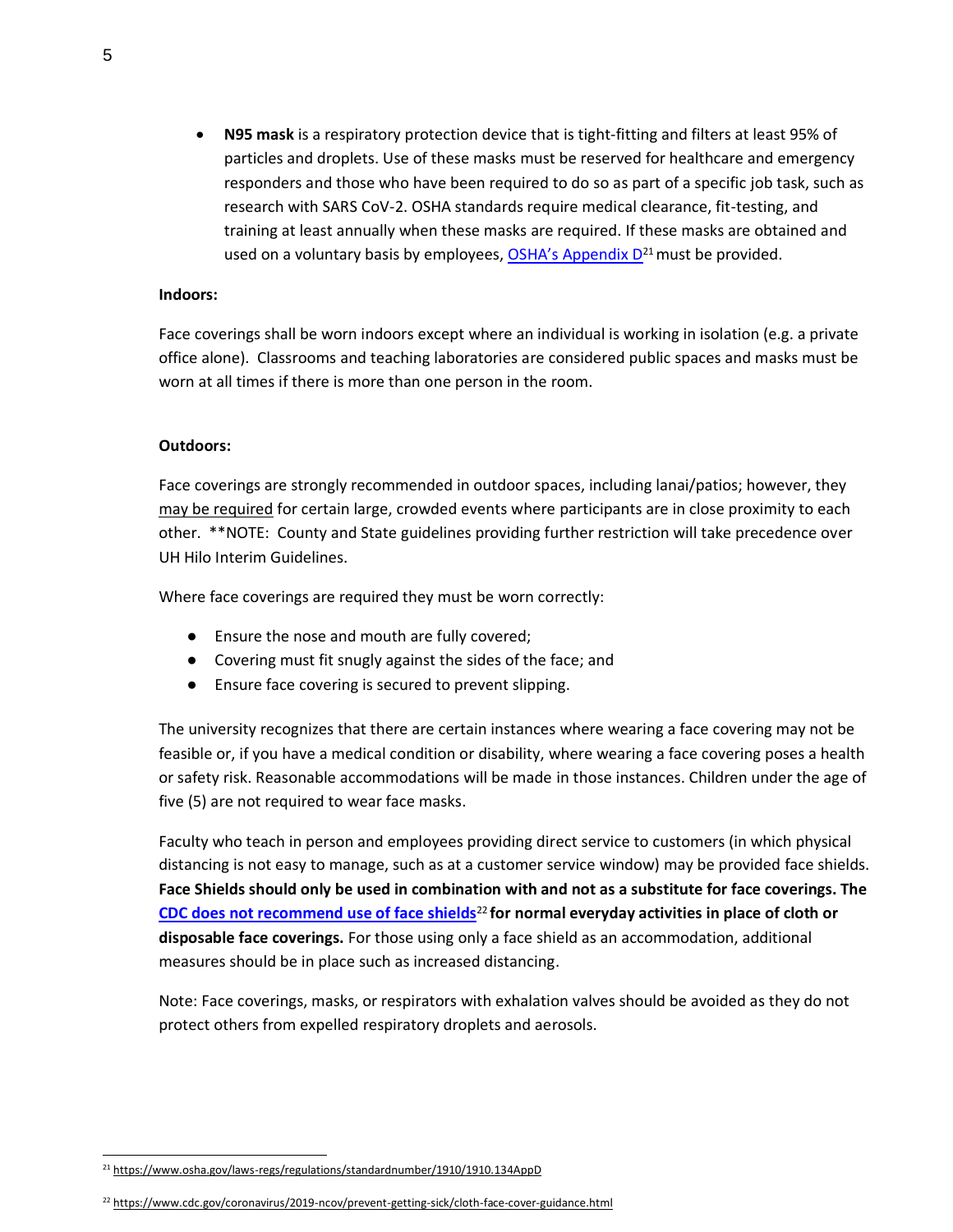#### **Housing:**

Residents of UH Hilo University Housing and Residence Life are required to wear face coverings in common spaces of all residential buildings, including but not limited to lobbies, hallways, lounges, eating spaces, etc. Residents are not required to wear a face covering when in their own living space, including bedrooms, suites, or apartments. However, if residents are feeling ill, they should wear face coverings at all times.

## <span id="page-7-0"></span>**E. Practice Physical Distancing**

Physical distancing and maintaining space between individuals is one of the best tools we have to avoid being exposed to the virus.

- The following physical distancing practices shall be adhered to:
	- Classroom and Lab Spaces:
		- **Minimum three (3) feet distance between individuals**
	- Public Indoor Spaces:
		- Minimum three (3) feet distance between individuals  $\mathbf{r}$
		- Specific facilities will have signage posted where minimum six (6) feet distance  $\mathbf{r}$ between individuals is required
	- Non-Public Indoor Work Spaces:
		- Minimum three (3) feet distance between individual work stations
	- Avoid gathering in groups or crowds
	- If using an elevator, face coverings are required and occupants must adhere to posted occupancy limits.
- Physical distancing best practices include:
	- 6 feet of separation
	- Reduce seating density
	- Adjusting walking traffic patterns
	- Remote learning
	- Limiting large meetings and gatherings
	- Adjusting schedules and shifts

#### <span id="page-7-1"></span>**F. Avoid All Non-Essential Travel**

- Consult  $\log_{12}^{23}$  and [national](https://www.cdc.gov/coronavirus/2019-ncov/travelers/index.html)<sup>24</sup> travel advisories for any travel restrictions.
- As travel restrictions are subject to change at any moment, be prepared for unanticipated quarantine requirements, which may prevent you from returning to campus.
- Employees shall additionally consult the university's [Travel FAQ.](https://www.hawaii.edu/emergency/important-health-information-novel-coronavirus/travel-information/)<sup>25</sup>

<sup>23</sup> <https://health.hawaii.gov/travel/>

<sup>&</sup>lt;sup>24</sup> <https://www.cdc.gov/coronavirus/2019-ncov/travelers/index.html>

<sup>&</sup>lt;sup>25</sup> [https://www.hawaii.edu/emergency/important-health-information-novel-coronavirus/travel-information](https://www.hawaii.edu/emergency/important-health-information-novel-coronavirus/travel-information/)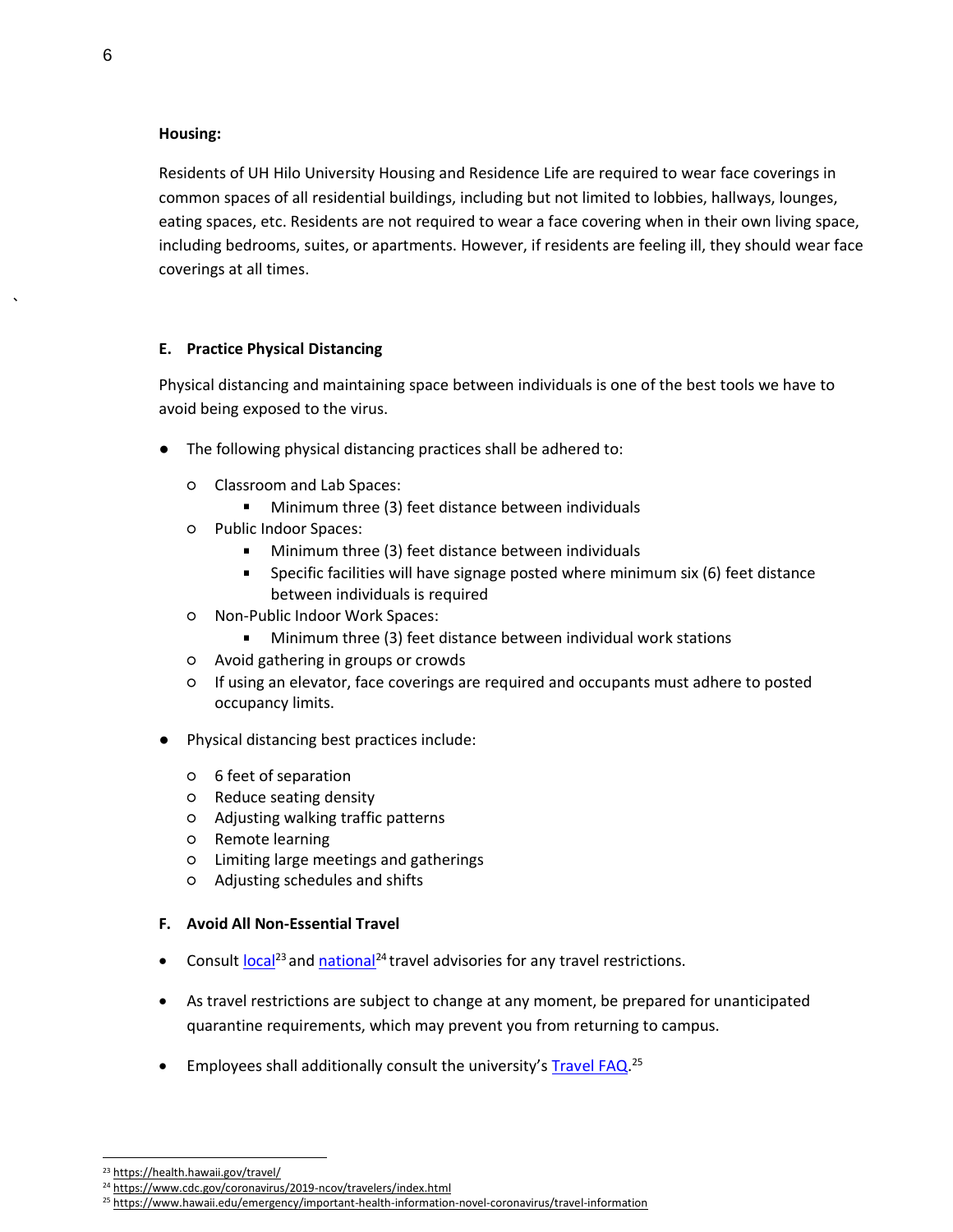#### <span id="page-8-0"></span>**G. Get a COVID-19 Vaccination**

[COVID-19 vaccines](https://www.cdc.gov/coronavirus/2019-ncov/vaccines/keythingstoknow.html)<sup>26</sup> reduce the risk of people spreading the virus that causes COVID-19. COVID-19 vaccines are effective at keeping you from getting COVID-19, especially severe illness and death. COVID-19 vaccines reduce the risk of people spreading the virus that causes COVID-19.

#### <span id="page-8-1"></span>**H. Get a Flu Shot**

Getting a flu shot will not protect against COVID-19, but may help reduce your chances of catching the flu or another influenza-like illness which may be mistaken for COVID-19 and/or hinder a diagnosis.

# <span id="page-8-2"></span>**III. Institutional Safety Practices – Reporting, Monitoring, Screening For, and Managing Cases of COVID-19**

<span id="page-8-3"></span>UH Hilo is implementing the following guidelines to screen for, manage, and prepare for a confirmed positive COVID-19 case appearing on University campuses.

#### **A. Campus Official(s) and Communication Protocols**

If students, employees or invited visitors test positive or are suspected of having COVID-19 based on symptoms, travel history, and/or close contact with an individual who has tested positive for COVID-19, they must contact the UH Hilo Campus Security Office at (808) 974-7911 (on campus extension 7911) and their supervisor in the case of employees. UH Hilo Campus Security dispatch is a 24-7 operation, and will be able to relay calls to the UH Hilo COVID-19 Coordinator.

If you have tested positive, are unvaccinated and have been in close contact with someone who has tested positive, or exhibit symptoms of COVID-19, you will not be permitted to report to campus and will be informed to remain at home and seek medical advice from a healthcare provider.

If an employee is on site and displays symptoms, the employee must notify UH Hilo Campus Security and the supervisor immediately. The employee must leave campus immediately, or wait in an area designated by the supervisor if the employee is unable to leave immediately.

A campus COVID-19 Coordinator will contact the employee/student to inform them to remain at home or off-campus site in isolation and seek immediate medical advice from their healthcare provider, inform them of community resources if they do not have a primary healthcare provider, and will maintain contact to determine if the individual is positive for COVID-19. The Coordinator will also notify the DOH, who will in turn notify the Coordinator if a case tests positive.

The Coordinator will also follow up with the employee/student, employee's coworkers, students, or others that may have been in close contact (within 6 feet for a prolonged period of time, 15 or more minutes) in the last 14 days.

The Vice Chancellor for Administration will initiate a message to the campus about instances of COVID-19 on the UH Hilo Campus. This communication will include any university closures or any restrictions in place to limit COVID-19 exposure (*e.g.*, limited hours of operation).

<sup>26</sup> <https://www.cdc.gov/coronavirus/2019-ncov/vaccines/keythingstoknow.html>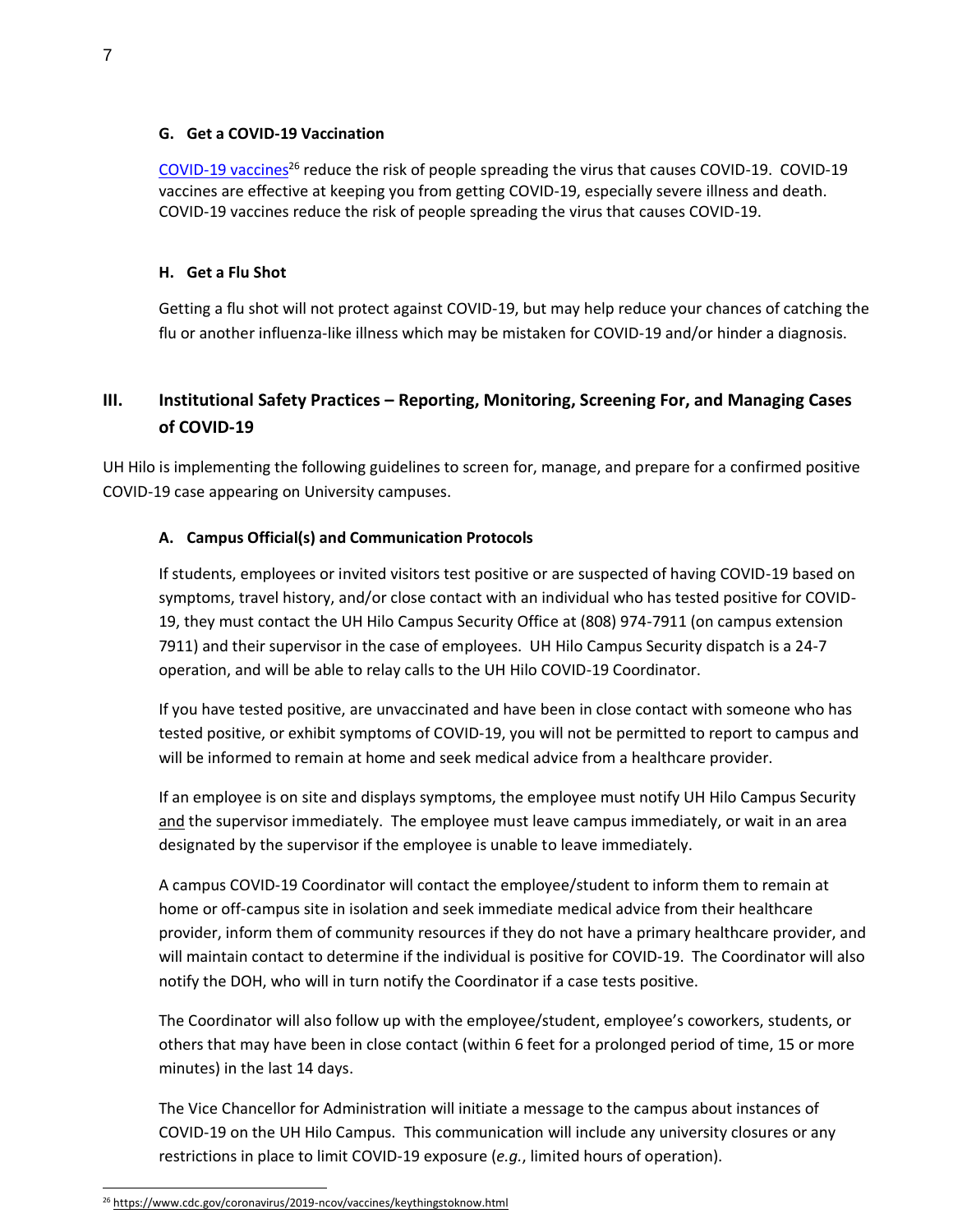UH Hilo will not disclose the identity of any individual who is diagnosed with or is suspected of having COVID-19, except on a need-to-know basis. The university may also notify public health authorities if they learn that an individual has tested positive for COVID-19, and public health authorities have not already been notified, as this is a direct threat to public health.

The Coordinator will remain the point of contact with the individual for check-ins. The Coordinator in conjunction with the DOH will determine when the individual meets the criteria to end isolation, consistent with DOH and CDC guidelines. Persons who have positive or symptoms and/or were directed to isolate/quarantine may discontinue isolation upon written release from the DOH. Individuals shall not return to campus or report to work until they have clearance from the Coordinator and a written release from the DOH.

## <span id="page-9-0"></span>**B. Campus Responsibilities to Clean and Disinfect in Cases of COVID-19 or Suspicion of COVID-19**

UH Hilo has established protocols for closing off areas substantially used by a person who has or is suspected of having COVID-19 and for preventing use of these areas until after cleaning and [disinfecting](https://www.cdc.gov/coronavirus/2019-ncov/community/disinfecting-building-facility.html)[.](https://www.cdc.gov/coronavirus/2019-ncov/community/clean-disinfect/index.html)<sup>27</sup>

## **Deep Cleaning Protocol:**

- Restrict access to areas used by the Employee, using caution tape or other means.
- Open outside doors and windows and use ventilating fans to increase air circulation in the area. Wait 24 hours or as long as practical before beginning cleaning and disinfection.
- Cleaning staff should clean and disinfect all areas:
	- o Used or touched by the Employee; and
	- o High-touch surfaces, offices, bathrooms, common areas, shared electronic equipment (like tablets, touch screens, keyboards, remote controls) used by the Employee, focusing especially on frequently touched surfaces.
- Cleaning process:
	- o Cleaning solution will be applied using a fogger/spray device.
	- o Allow solution to set for at least 15 minutes
	- $\circ$  Initiate thorough wipe down of the affected area(s), apply additional cleaning solution as needed.
	- $\circ$  Cleaning staff shall clean hands often, including immediately after removing gloves, by washing hands with soap and water for at least 20 seconds. If soap and water are not available and hands are not visibly dirty, an alcohol-based sanitizer that contains at least 60% alcohol may be used.
	- o Continue routine cleaning and disinfection.
- Upon completion, remove caution tape or other barriers to reopen access to the affected areas, and notify Coordinator, VCA, and Campus Security.

<sup>27</sup> <https://www.cdc.gov/coronavirus/2019-ncov/community/disinfecting-building-facility.html>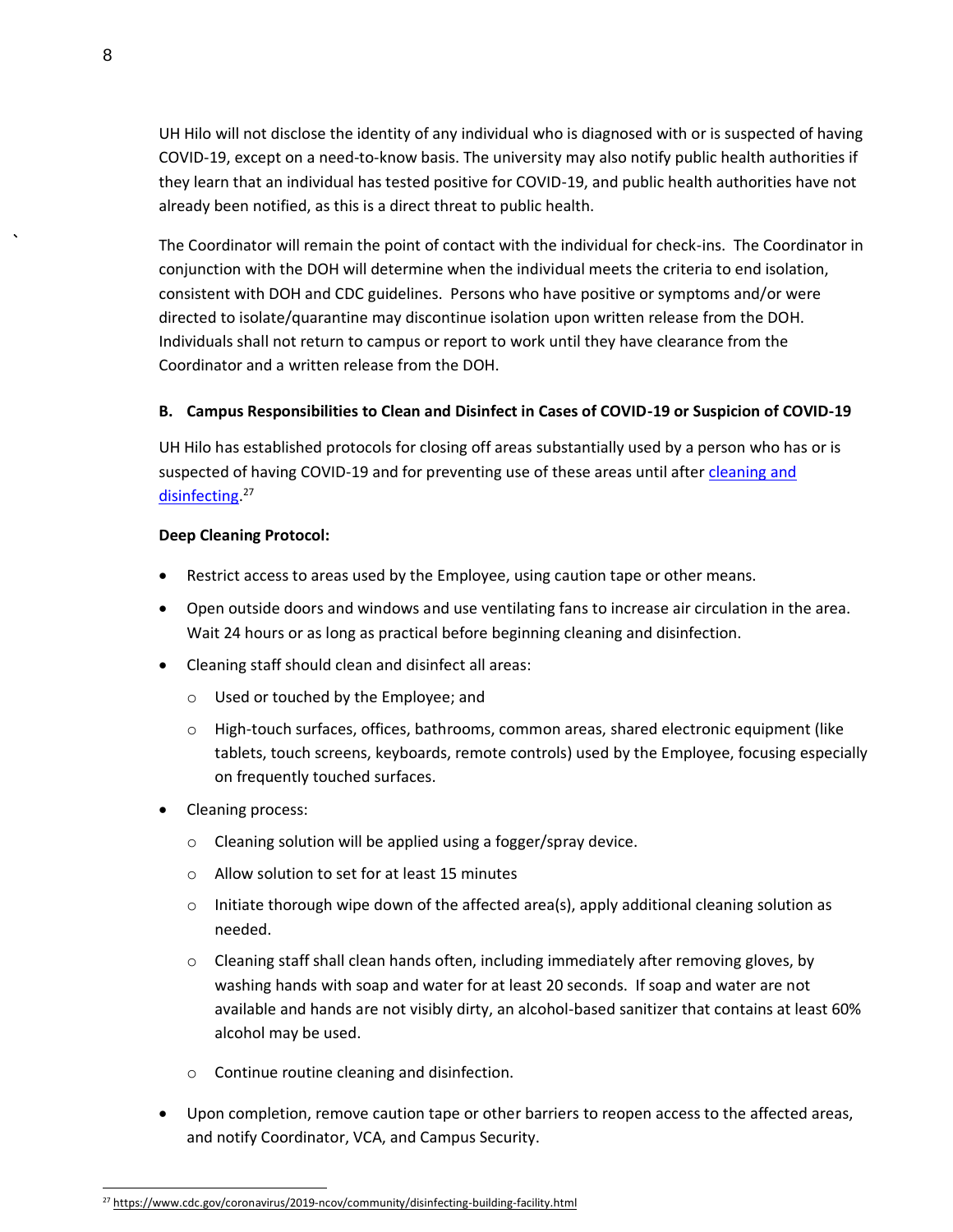The area is available for use upon completion of cleaning.

If it has been more than 3 days since the person used the facility/area, additional cleaning and disinfection is not necessary and routine cleaning and disinfecting will continue. Protocols ensure [as](https://www.cdc.gov/coronavirus/2019-ncov/community/disinfecting-building-facility.html)  [safe as possible and correct use](https://www.cdc.gov/coronavirus/2019-ncov/community/disinfecting-building-facility.html)<sup>28</sup> and storage of [cleaning](https://www.epa.gov/pesticide-registration/list-n-disinfectants-use-against-sars-cov-2) [and disinfection products.](https://www.epa.gov/pesticide-registration/list-n-disinfectants-use-against-sars-cov-2)<sup>29</sup>

## <span id="page-10-0"></span>**C. Mandatory Daily Screening and Self-Monitoring**

COVID-19 symptom/exposure screening is a valuable tool for COVID-19 case identification, management, isolation, investigation, and contact tracing. Symptom screening alone cannot identify asymptomatic and pre-symptomatic cases and thus some individuals without symptoms of COVID-19 may enter the campus.

The University requires all students, employees, and visitors to complete a daily screening before arriving on campus. Daily screening will include a brief, mandatory online questionnaire for all students, employees, and visitors who plan to be onsite via the LumiSight UH app or website. [LumiSight UH](https://uh.campus.lumisight.com/)<sup>30</sup> is available for free on the AppleApp Store and the Google Play Store. It is also available on the LumiSight UH website for those without access to a suitable mobile device, or those who prefer not to download the mobile app. For more information, visit the [LumiSight UH FAQs.](https://www.hawaii.edu/its/covid-19-resources/lumisight-uh-faqs/)<sup>31</sup>

- All students, employees and invited visitors are required to monitor their own health daily for COVID-19 symptoms, including fatigue, shortness of breath or difficulty breathing, cough, fever or feeling feverish, chills, muscle pain or body aches, sore throat, nausea or vomiting, diarrhea, congestion or runny nose, headache, and a new loss of taste or smell.
- Any individual who refuses to complete screening is not permitted onsite.
- Testing will be conducted in collaboration with governmental health officials and medical clinics in accord with applicable rules, regulations and guidance.

#### **Scheduled Campus Test and Vaccination Days**

Regularly scheduled testing and vaccination events will occur on campus. Priority for testing will be as follows:

- 1. Unvaccinated students who are: residing in on-campus housing, attending in-person classes, participating in specified activities, or coming on to campus for any reason.
- 2. Students/employees exhibiting positive symptoms.
- 3. Those identified as contacts from active cases.
- 4. Those assessed by a primary care provider to undergo testing after symptom screening at the test site.

<sup>28</sup> <https://www.cdc.gov/coronavirus/2019-ncov/community/disinfecting-building-facility.html>

<sup>&</sup>lt;sup>2</sup> <https://www.epa.gov/pesticide-registration/list-n-disinfectants-use-against-sars-cov-2>

<sup>30</sup> <https://uh.campus.lumisight.com/>

<sup>31</sup> <https://www.hawaii.edu/its/covid-19-resources/lumisight-uh-faqs/>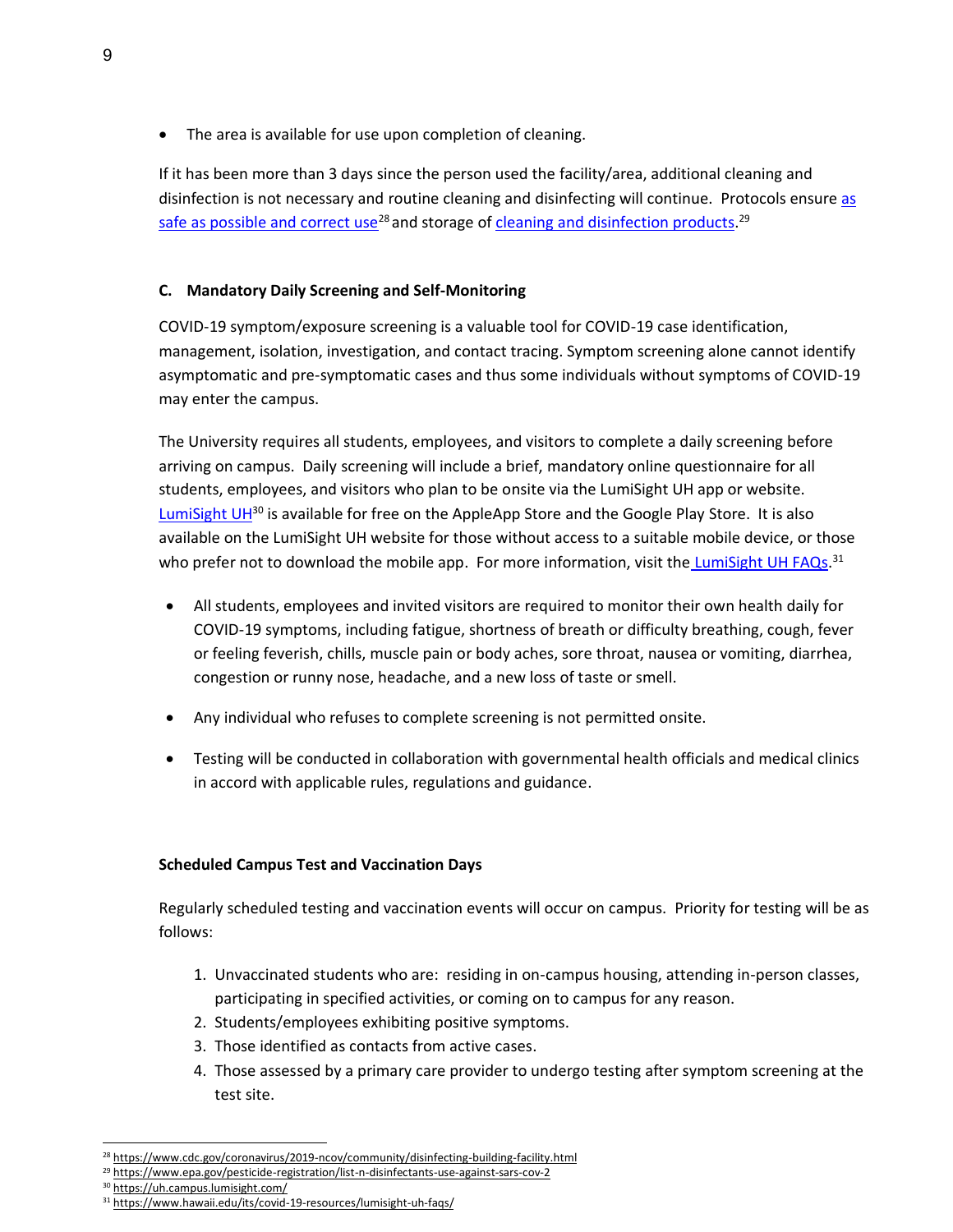Positive test results will be immediately reported to the DOH, and individuals with positive tests will not be able to report to or remain on campus in accordance with these guidelines.

Vaccination events on campus are subject to availability of vaccine. The DOH and other medical providers hold testing and vaccination clinics on an ongoing basis in the community. Information may be found at the [County of Hawai'i COVID](https://coronavirus-response-county-of-hawaii-hawaiicountygis.hub.arcgis.com/pages/vaccine-information)-19 website<sup>32</sup> with links available at the UH Hilo Campus COVID-19 page.

## <span id="page-11-0"></span>**D. Education, Training and Signage**

Online training and education will be provided to employees and students returning to campus. The training covers a general overview of COVID-19, control measures to prevent or minimize transmission, and other specific procedures/resources for University personnel. Training will be available in webinar form.

- Communication to the campus community is available on different platforms:
	- o Campus COVID-19 Page:<https://hilo.hawaii.edu/covid19/>
	- o Emails (UH Broadcast, Campus Listserv)
	- o Website Banner
	- o Campus Virtual Brown Bag Discussions
	- o Social Media:
		- Facebook: [www.facebook.com/uhhilo/](https://www.facebook.com/uhhilo/)
		- Instagram: [www.instagram.com/uhhilo/](http://www.instagram.com/uhhilo/)
		- **Twitter: [twitter.com/uhhilo](file:///G:/VCAA/Emergency%20Management/COVID/System%20COVID%20Guidelines/twitter.com/uhhilo)**
- Signs shall be posted at campus entrances, building entrances, classrooms, labs, and common areas informing individuals of face covering rules, self-checks for health, maintaining physical distance, not to shake hands or engage in unnecessary physical contact, and proper washing of hands.
- Signs will be posted in highly visible locations, including all classrooms, laboratories, computer labs, and common areas describing how to stop the spread of germs and to stay home when sick.
- In densely populated areas, signage will be provided to remind of spacing, paths of travel, and congregating so as not to congest areas of traffic flow (e.g., walkways, stairways, and lobbies).
- In areas where lines form, signage or marking will be placed on the floor to indicate required spacing, and stanchions will be



<sup>32</sup> <https://coronavirus-response-county-of-hawaii-hawaiicountygis.hub.arcgis.com/pages/vaccine-information>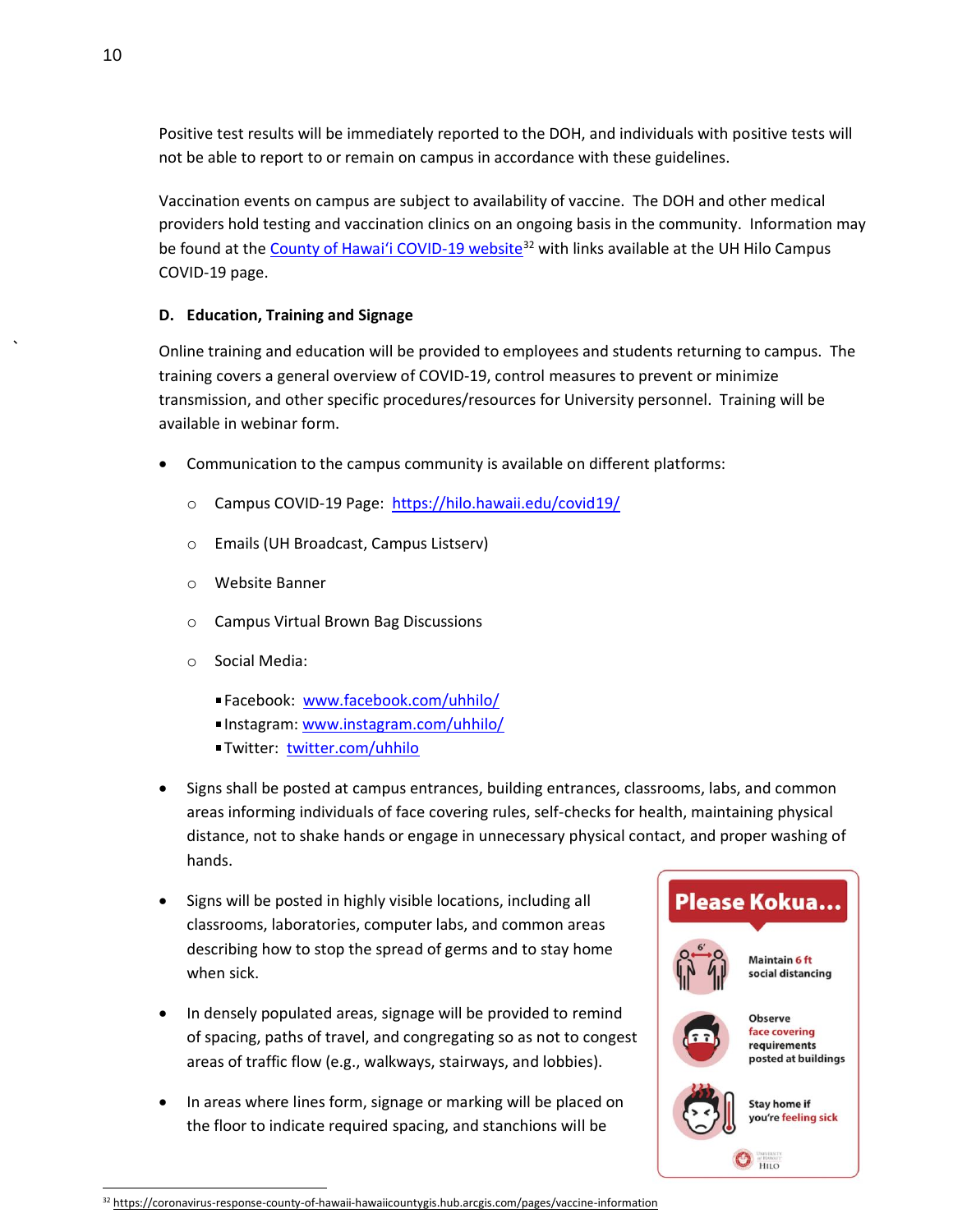placed to form lines to avoid congestion.

- Elevators Signage to limit occupancy, unless in same family or household, and encourage stairs where able.
- Drinking Fountains Signage to limit to use of drinking fountains to the bottle filler function.

## <span id="page-12-1"></span><span id="page-12-0"></span>**IV. Facilities and Spaces**

#### **A. Cleaning and Disinfection**

Functional and Common Spaces will have a schedule for routine cleaning and disinfection as recommended by the [CDC,](https://www.cdc.gov/coronavirus/2019-ncov/community/clean-disinfect/index.html)<sup>33</sup> especially for frequently touched surfaces (e.g., desks, door handles, elevator buttons, faucets, paper towel dispensers.)

- Hand sanitizing stations will be provided at building entrance points, classrooms, front desk/lobby/reception areas, and common spaces.
- All restrooms have soap and sinks where people may wash their hands.

## **Classrooms, Laboratories, Computer Labs**

- There will be cleaning and disinfection of frequently touched surfaces at least every other class period.
- Cleaning supplies (e.g. disinfectant sprays, rags, paper towels) will be provided in classrooms for faculty, staff, and students to wipe down areas for additional precaution.

#### **Meeting Rooms, Office Front Desk/Reception/Lobby**

- Cleaning and disinfection will occur with increased frequency.
- Cleaning supplies (e.g. disinfectant sprays, rags, paper towels) will be provided for each meeting room and in each office area to wipe down areas for additional precaution.

#### **Office Spaces and Other Employee Areas**

- Cleaning and disinfection will occur with increased frequency.
- Cleaning supplies (e.g. disinfectant sprays, rags, paper towels) will be provided in each office area to wipe down areas for additional precaution.

#### **B. Ventilation**

UH Hilo is monitoring and maintaining air conditioning units in accordance with normal operating protocols.

• In facilities where air conditioning is not utilized, protocol is to increase circulation of outdoor air as much as possible, for example by opening windows and doors, except where doing so poses a

<sup>33</sup> <https://www.cdc.gov/coronavirus/2019-ncov/community/clean-disinfect/index.html>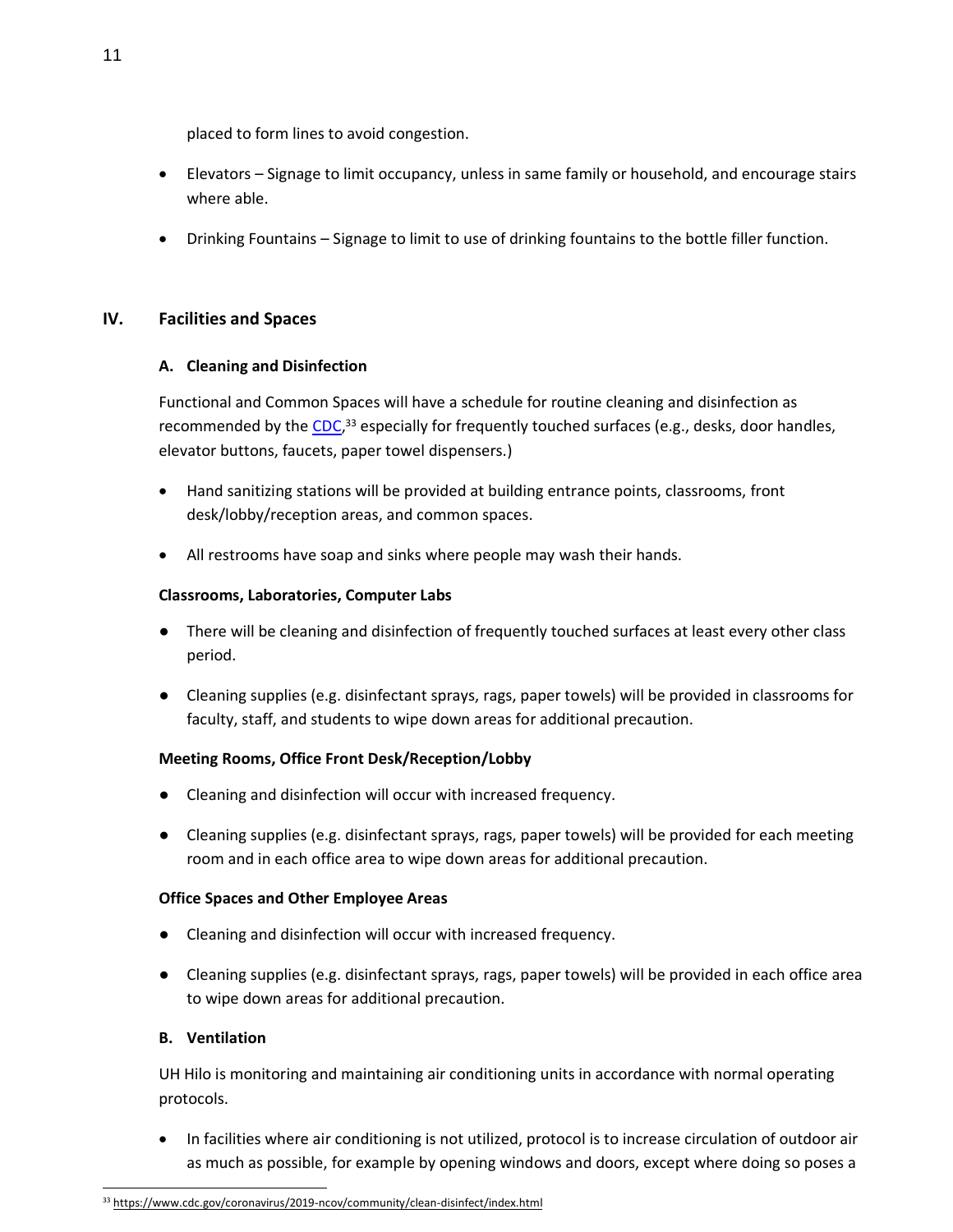safety or health risk (*e.g.*, risk of falling, triggering asthma symptoms) to those using the facility or if it would compromise research.

#### <span id="page-13-0"></span>**C. Modified Layouts**

## **Functional Spaces**

Capacity and seating will be adjusted to comply with physical distancing guidelines, reducing capacity to between 1/3 and 1/2 capacity in most cases.

## **Classrooms**

- Classrooms with fixed desks will have desks blocked off with signage indicating the seat is not available.
- Classrooms with non-fixed desks will have desks removed and remaining desks will be arranged in a configuration that maintains three (3) feet separation.
- Front rows will be spaced six (6) feet from the instructor. Where rows are immovable, they will be blocked off to provide six (6) feet distance from the instructor.
- Classroom scheduling lists and room reservation systems are updated for new COVID-19 occupancy numbers.

## **Laboratories**

- Lab capacity will generally follow Classroom criteria.
- Labs with movable tables will be reconfigured accordingly.
- Labs with fixed lab benches will be marked to specify stations where students will sit and work.

## **Computer Labs**

- Computer Labs with fixed desks will have desks and computer stations blocked off with signage indicating the station is not open.
- Computer Labs with non-fixed desks will be rearranged to allow for three (3) feet separation between stations.

## **Office Spaces**

- Open office formats should ensure three (3) feet separation between one employee seat to the next. Where this radius cannot be met, alternate solutions will need to be considered, including, but not limited to, adjusting work schedules, work from home, temporary barriers.
- Public-facing transaction counters will be modified to the extent reasonable to provide at least six (6) feet distance between individuals at the counter. Where it is impractical to achieve this separation, a transparent shield or barrier will be installed to separate customers and service employees.
- Reception areas shall limit the number of seating and arrangement to permit at least six (6) feet separation between seats.

## **Meeting Rooms**

• Seats will be removed or blocked with signage to ensure room capacity complies with physical distancing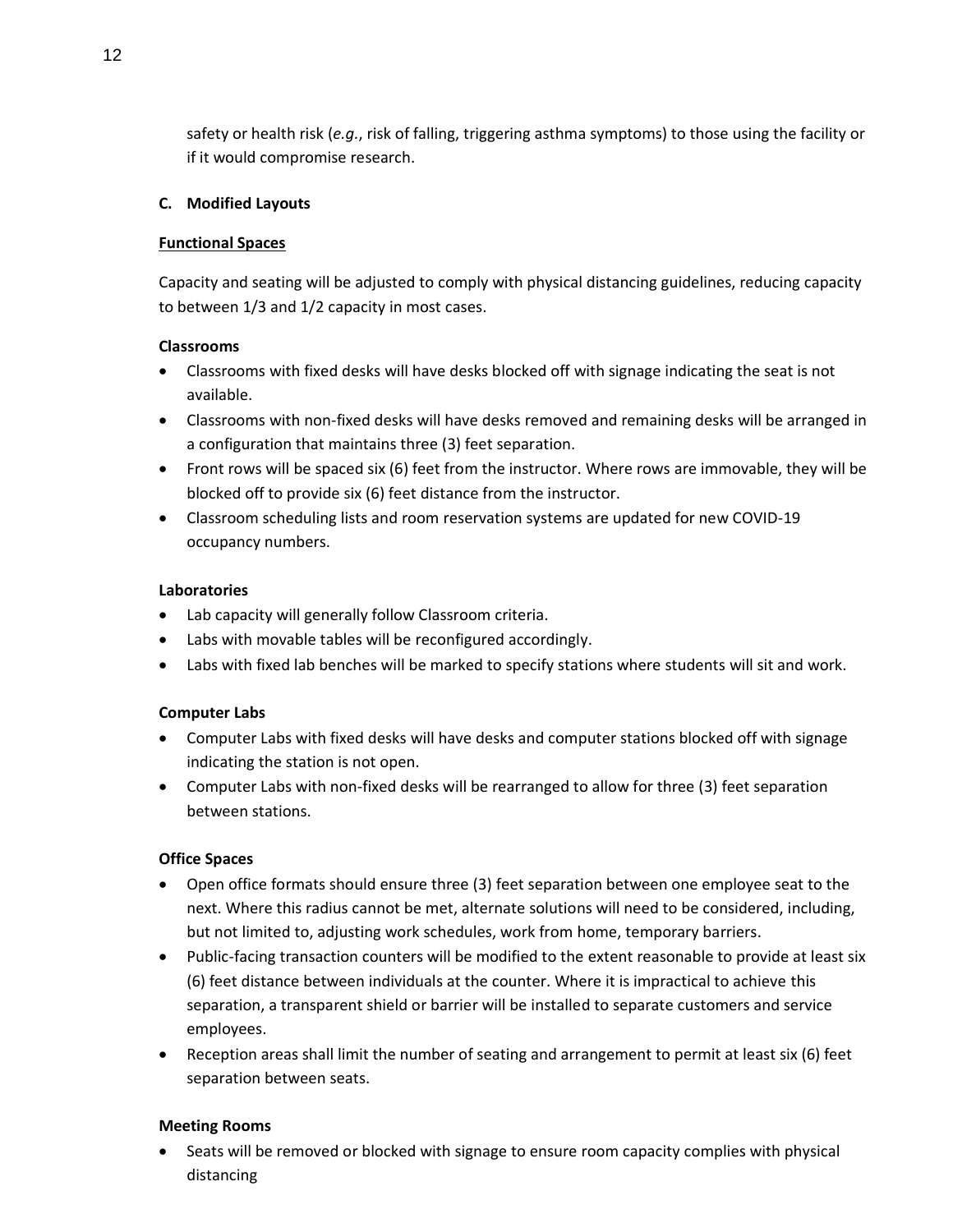## **Library**

- Reading and study areas will have furniture arranged and appropriate signage to adhere to six (6) feet separation.
- Group Study Rooms will have signage to indicate limited to occupancy with appropriate distancing and/or transparent shield or barrier in place.
- Library computer labs will follow the same protocol as general computer labs.
- Public-facing transaction counters will be modified to the extent reasonable to provide at least six (6) feet distance between individuals at the counter. Where it is impractical to achieve this separation, a transparent shield or barrier will be installed to separate customers and service employees.

## **Employee Breakrooms**

- Seating will be reduced to promote physical distancing and reduce gathering.
- Units will develop schedules for breaks and lunches to reduce gathering.
- Units will develop schedules for cleaning and sanitizing breakrooms.
- During the initial phase of return to campus, breakrooms and common kitchens may not be available for use.

## **Common Spaces**

#### *Restrooms*

- Where possible, doors will be left open to limit touching of doors and door handles.
- Signage or marking on the floor to indicate six (6) feet spacing should lines develop.

## *Outdoor Seating*

- Tables will be rearranged to allow for six (6) feet separation between tables.
- Tables with non-fixed seating will have chairs removed to limit the number of seats per table to allow for three (3) feet distancing at the table.
- Tables with fixed seating that cannot be removed will have appropriate signage to limit seating.
- Planter wall seating will have appropriate signage to adhere to three (3) feet separation.

## *[Food Services](https://www.cdc.gov/coronavirus/2019-ncov/community/organizations/business-employers/bars-restaurants.html)*<sup>34</sup>

- Provide alternate pick-up sites and grab and go food options to decrease concentration of people.
- Establish cashless transactions.
- All customers shall sanitize hands at entry. Hand sanitizing stations are available at each entrance.
- Signage or floor marking will be placed on floors to indicate six (6) feet distancing and pathways.
- Cafeteria tables will be arranged to allow for six (6) feet separation between tables, with excess tables and chairs removed.
- Public-facing transaction counters will be modified to the extent reasonable to provide at least six (6) feet distance between individuals at the counter. Where it is impractical to achieve this separation, a transparent shield or barrier will be installed to separate customers and service employees.

<sup>34</sup> <https://www.cdc.gov/coronavirus/2019-ncov/community/organizations/business-employers/bars-restaurants.html>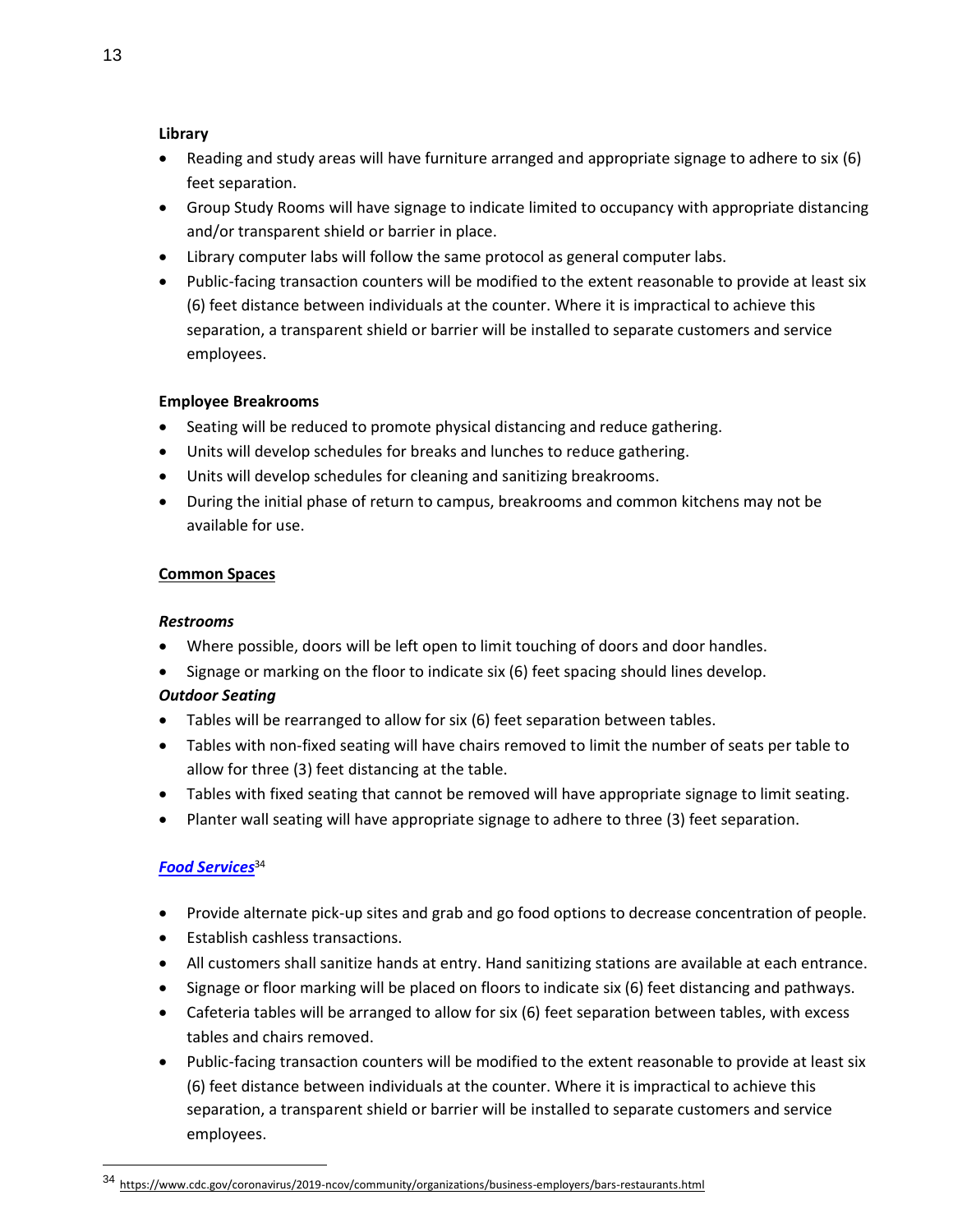## *Space Restriction*

- Units may close or restrict access to rooms or other indoor spaces in order to reduce usage where physical distance and frequency of cleaning and sanitizing are not able to be increased or maintained.
- Situations where physical distancing cannot be maintained will be evaluated on a case-by-case basis to determine whether a classroom or office activity should continue with appropriate alternatives to physical distancing.

## <span id="page-15-0"></span>**D. Physical Barriers and Guides**

• Where feasible, physical barriers such as clear sneeze guards and partitions will be installed in areas where it is difficult for individuals to remain at least six (6) feet apart and/or at public-facing transaction counters (*e.g.*, student services, mail delivery, food service).

## **E. Vehicle Use**

Requirements for all vehicles:

- Hand sanitizer must be applied prior to entering the vehicle.
- Hand sanitizer should be used after touching public surfaces such as gas pumps, parking meters and pay stations, and when entering and exiting buildings.
- Frequent touch points within the vehicle must be disinfected before and after each trip (for example, the steering wheel, gear shift, door frame/handles, windows, radio/temperature dials, and seat belt buckles).

Requirements for all vehicles involving two or more occupants and regardless of trip length:

- All occupants must complete the LumiSight UH app
- Hand sanitizer must be used as noted above and during the ride if any items are shared (pens, equipment, etc). Note: Keep hand sanitizer in a door side panel or in a covered middle console.
- All windows should remain open to allow for air flow throughout the vehicle. (doesn't need to be fully open)
- If used, air conditioning vents should be running and pointed down in the vehicle; do not use recirculated air.
- Food and drinks may not be consumed during the trip.
- A log should be kept of all vehicle users and passengers to aid in contact tracing, if necessary.

Note: For open air modes of transportation (such as golf carts or utility carts on campus), if more than one person will be riding, all persons must wear masks and adhere to other applicable sections as noted above, such as hand hygiene and using the LumiSight UH app.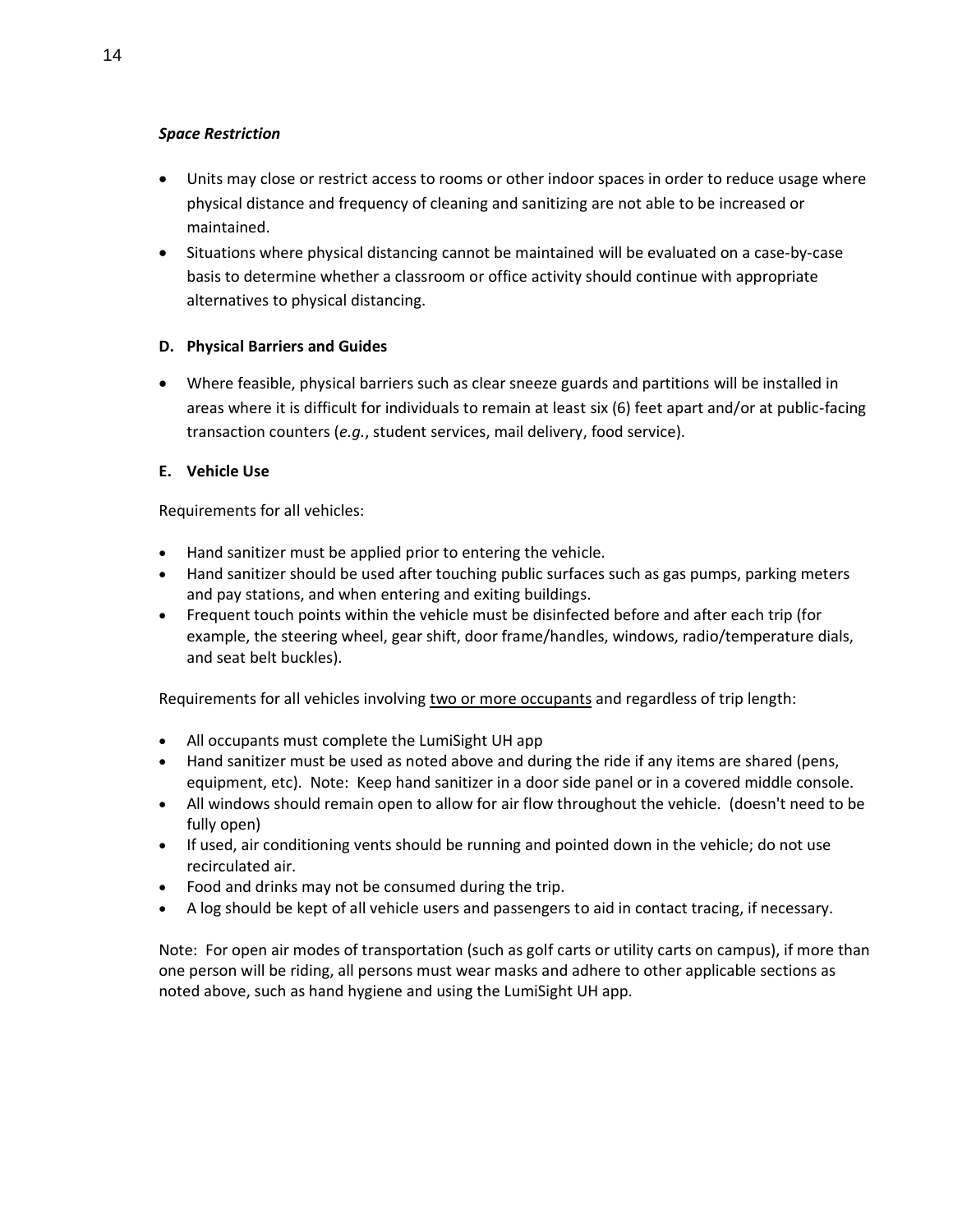## <span id="page-16-1"></span>**V. Scheduling of Classes**

UH Hilo shall follow the Guidance for Campuses on Scheduling Fall 2021 Courses issued by the Office of the Vice President for Academic Planning and Policy.

- Students shall have as much opportunity as is practicable to learn in person with other students and faculty.
- Classes shall be scheduled online, in-person, or with a hybrid mix of the two. For a technical description of the formats campuses will use to schedule classes, please see the Course Format for Fall 2021. Each campus will inform students about changes to the format or schedule of courses for which they have registered and ensure this information is available to students making decisions about their schedules.
- Decisions about which classes will be scheduled with an in-person format will be made and will take into consideration factors such as quality of instruction, accreditation or licensure requirements, specialized resource needs, and the needs of particular student populations.
- UH Hilo shall be responsible for ensuring that classes and class activities (*e.g.*, exams, office hours, etc.) are accessible to students, and that students can achieve the same learning objectives regardless of the class format.
- In-person classes will meet in facilities that meet the guidelines for [Facilities and Spaces \(Section](#page-12-0)  [IV\)](#page-12-0). Select instruction may also take place outside when appropriate.
- UH Hilo shall develop schedules and protocols for cleaning specialized equipment used in laboratory or studio classes.
- Instructors will ensure students receive appropriate preparation and guidance regarding health and safety protocols for activities such as team projects, field trips, internships or clinical placements.

# <span id="page-16-2"></span><span id="page-16-0"></span>**VI. Housing, Services and Events**

## **A. Student Housing**

In UH Hilo University Housing and Residence Life, our student's health and safety remains our top priority. Policy and procedures to meet physical distancing guidelines have been modified.

## **Check-In**

Resident Check-In Day for Fall 2021 is Tuesday, August 17, 2021. To minimize the risk of exposure and to maintain our student's safety while in the residence community, University Housing will be taking the following precautions to adhere to CDC Guidelines:

- The check-in process will adhere to physical distancing guidelines (facial coverings, washing hands, etc.).
- The check-in schedule will limit the number of people arriving at the same time; students are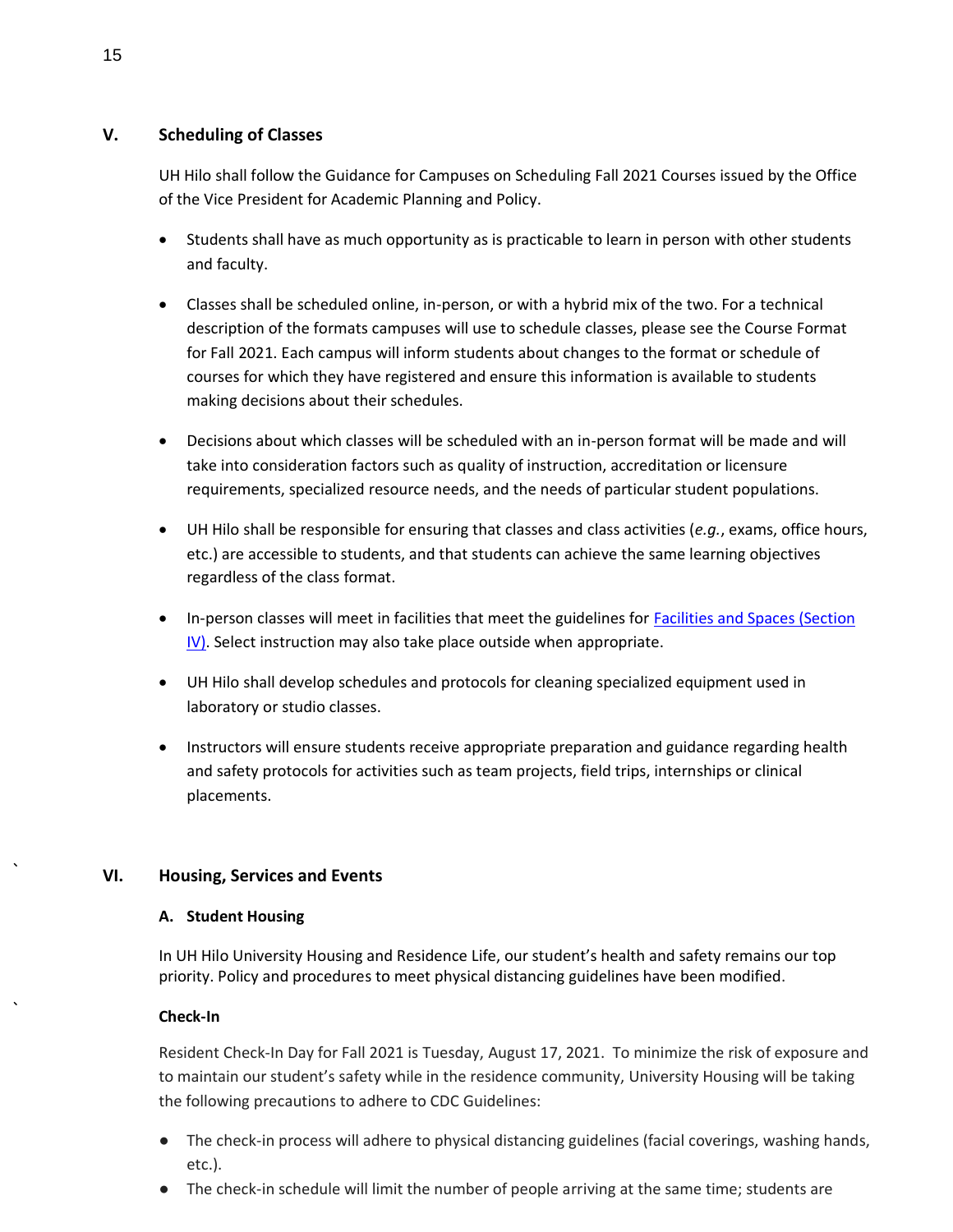required to sign-up in advance for a check-in time.

● \*Residents will be limited to one (1) guest that will be allowed to assist or accompany them at the time of check-in. \**May be subject to change.*

## **Common Areas**

- Maximum capacity in shared areas (lounges, kitchens, restrooms, etc.) have been reduced. Signs reflecting the new maximum capacity will be displayed in all common areas. Physical distancing must be practiced at all times in the common areas.
- Sanitizing and disinfectant stations will be installed on all shared floors and in community restrooms.
- Common areas are cleaned daily by a contracted vendor. In addition, cleaning protocols will be increased utilizing institutional resources.

## **Programming**

- \*Shopping Shuttle Service: Shopping shuttles to Target, Walmart or Safeway are tentatively scheduled. \**May be subject to change.*
- For in-person programs offered by University Housing and Residence Life staff, University Housing and Residence Life staff and all residents will be expected to adhere to physical distancing and CDC guidelines.
- Pre-designated spaces must be determined and should not have more than 10 participants in the same space at the same time.
- Virtual programs or meetings will be offered for those residents wishing to participate in residence life programming while in the comfort and safety of their own room.

## **Testing**

- Recognizing the special circumstances in student housing, testing protocols will be developed for residents and employees to respond to instances of COVID-19 in a timely manner.
- Isolation/quarantine protocols that comply with DOH guidance (*i.e.*, what to do if [you test positive](https://health.hawaii.gov/coronavirusdisease2019/files/2020/04/What-To-Do-If-You-Test-Positive-For-COVID19_040120.pdf)  [for COVID-19,](https://health.hawaii.gov/coronavirusdisease2019/files/2020/04/What-To-Do-If-You-Test-Positive-For-COVID19_040120.pdf)<sup>35</sup> [a person at your worksite tests positive for COVID-19,](https://health.hawaii.gov/coronavirusdisease2019/files/2020/05/What-to-Do-if-a-Person-at-Your-Worksite-has-COVID-19.pdf)<sup>36</sup> or [you have](https://health.hawaii.gov/coronavirusdisease2019/files/2020/04/What-To-Do-If-You-Have-Been-Tested-For-COVID19_040120.pdf) been tested [for COVID-19](https://health.hawaii.gov/coronavirusdisease2019/files/2020/04/What-To-Do-If-You-Have-Been-Tested-For-COVID19_040120.pdf)<sup>37</sup>) are in place for residents or employees who test positive or have been notified of close contact with a positive COVID-19 case.

## **Health and Safety**

- Each resident will be provided with a COVID Care Kit that will include a reusable face mask, hand sanitizer, disinfectant wipes, disinfectant spray and roll of paper when they check into their assignment. It is recommended that residents also bring additional face coverings for their personal use.
- Students in the residence community are required to wear a face mask or facial covering in all enclosed shared spaces in the residence community. These enclosed shared spaces include, but are not limited to, student lounges, computer labs, laundry rooms and kitchen areas. Face masks

<sup>&</sup>lt;sup>35</sup> [https://health.hawaii.gov/coronavirusdisease2019/files/2020/04/What-To-Do-If-You-Test-Positive-For-COVID19\\_040120.pdf](https://health.hawaii.gov/coronavirusdisease2019/files/2020/04/What-To-Do-If-You-Test-Positive-For-COVID19_040120.pdf)

<sup>36</sup> <https://health.hawaii.gov/coronavirusdisease2019/files/2020/05/What-to-Do-if-a-Person-at-Your-Worksite-has-COVID-19.pdf>

<sup>37</sup> [https://health.hawaii.gov/coronavirusdisease2019/files/2020/04/What-To-Do-If-You-Have-Been-Tested-For-](https://health.hawaii.gov/coronavirusdisease2019/files/2020/04/What-To-Do-If-You-Have-Been-Tested-For-COVID19_040120.pdf) [COVID19\\_040120.pdf](https://health.hawaii.gov/coronavirusdisease2019/files/2020/04/What-To-Do-If-You-Have-Been-Tested-For-COVID19_040120.pdf)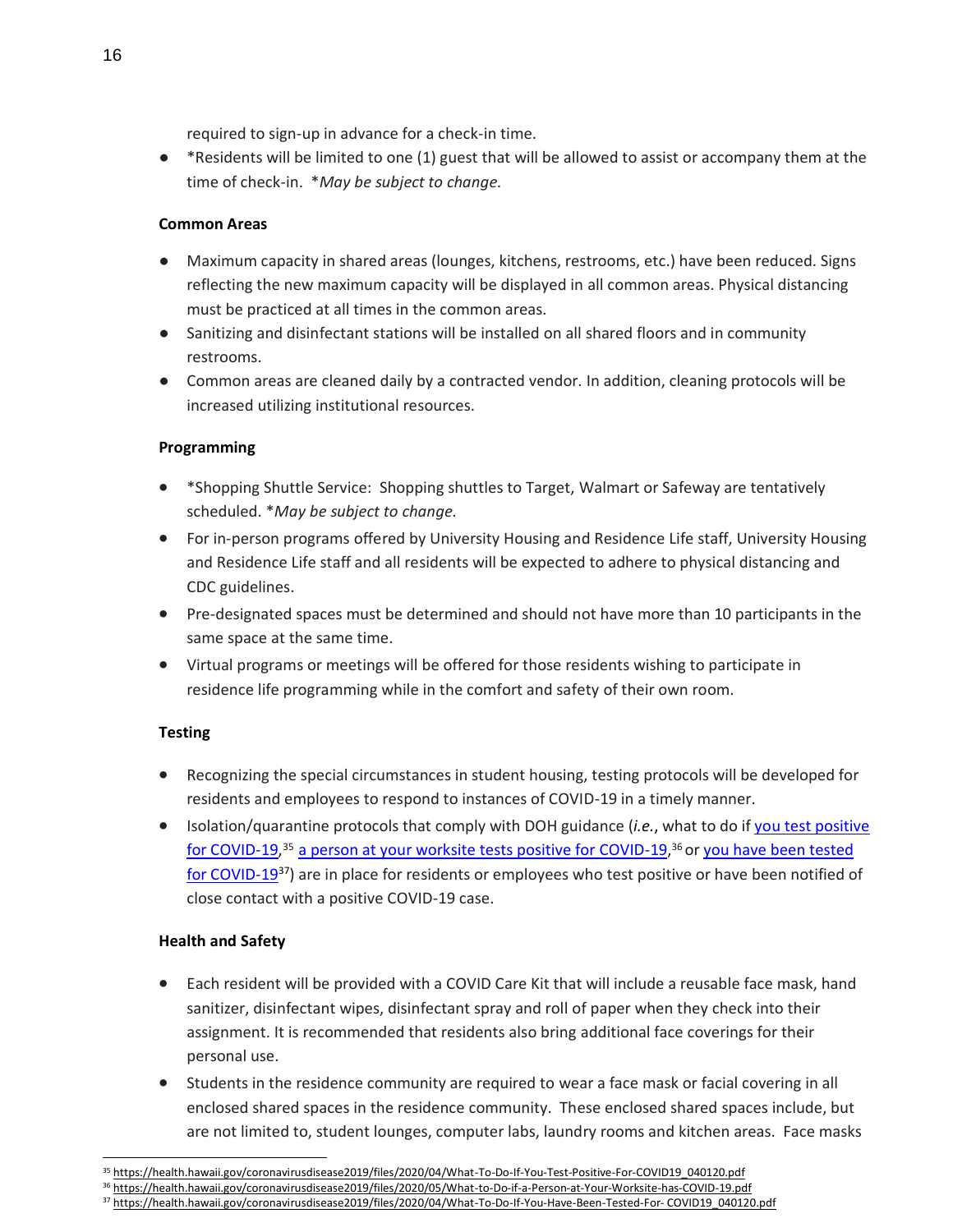or facial coverings will also be required when being assisted at any one of the desk operations in the University Housing areas.

- High-touch areas and surfaces will be wiped down with disinfectant spray and/or disinfectant wipes by building staff throughout the day.
- A transparent barrier will be installed at each front desk operation in all residence hall buildings. Staff will also be required to use a face mask or covering when serving a person at the desk or window. Portable sneeze guards will also be used at any in-person programs and events.
- Where feasible, there is a flow of foot traffic in common areas to mitigate face-to-face contact or exchanges and to minimize pedestrian traffic congestion. Where lines typically form, there is signage, tape, or six (6) foot spacing for people in line to maintain appropriate distance.
- Staff will be expected to disinfect and sanitize office spaces and high-touch areas at the end of each shift.
- Drinking fountains in the residence community will not be in use. Hydration stations remain available for use.
- Many meetings will continue to be virtual in the fall. Social activities will also primarily be virtual, but there will be a small number of in-person events as appropriate for the type of activity planned.
- Guest Policy: The University Housing Guest Policy has been revised:
	- o No guests will be allowed in the residence halls and apartments.
	- o Residents may host one (1) resident.
	- $\circ$  If a resident is actively moving out, the resident can have one (1) guest to assist with the move out. \**May be subject to change.*

# <span id="page-18-0"></span>**B. Food Service at Events**

- If seating for dining is available, follow the guidance for modified layouts set forth in **Facilities and** [Spaces, Modified Layouts \(Section IV.C\)](#page-13-0) to adhere to physical distancing.
- Use disposable food service items (*e.g.*, utensils, dishes) whenever feasible. If disposable items are not feasible or desirable, ensure that all non-disposable food service items are handled with gloves and washed with dish soap and hot water or in a dishwasher. Individuals should wash their  $h$ ands<sup>38</sup> after removing their gloves or after directly handling used food service items.
- If food is offered at any event, have pre-packaged boxes or bags for each attendee instead of a buffet or family-style meal. Avoid sharing food and utensils.
- Where lines typically form, campuses or vendors shall designate spacing for people in line to maintain appropriate distance in accordance with these guidelines.

# <span id="page-18-1"></span>**C. Student Services**

- Consistent with the university's commitment to access, the services provided to students will be accessible to the greatest extent possible whether students are on campus or are studying remotely. Remote access to students should provide the same level of service as in-person offerings.
- The university provides a digital platform (STAR Balance) that allows students to make

<sup>38</sup> <https://www.cdc.gov/handwashing/when-how-handwashing.html>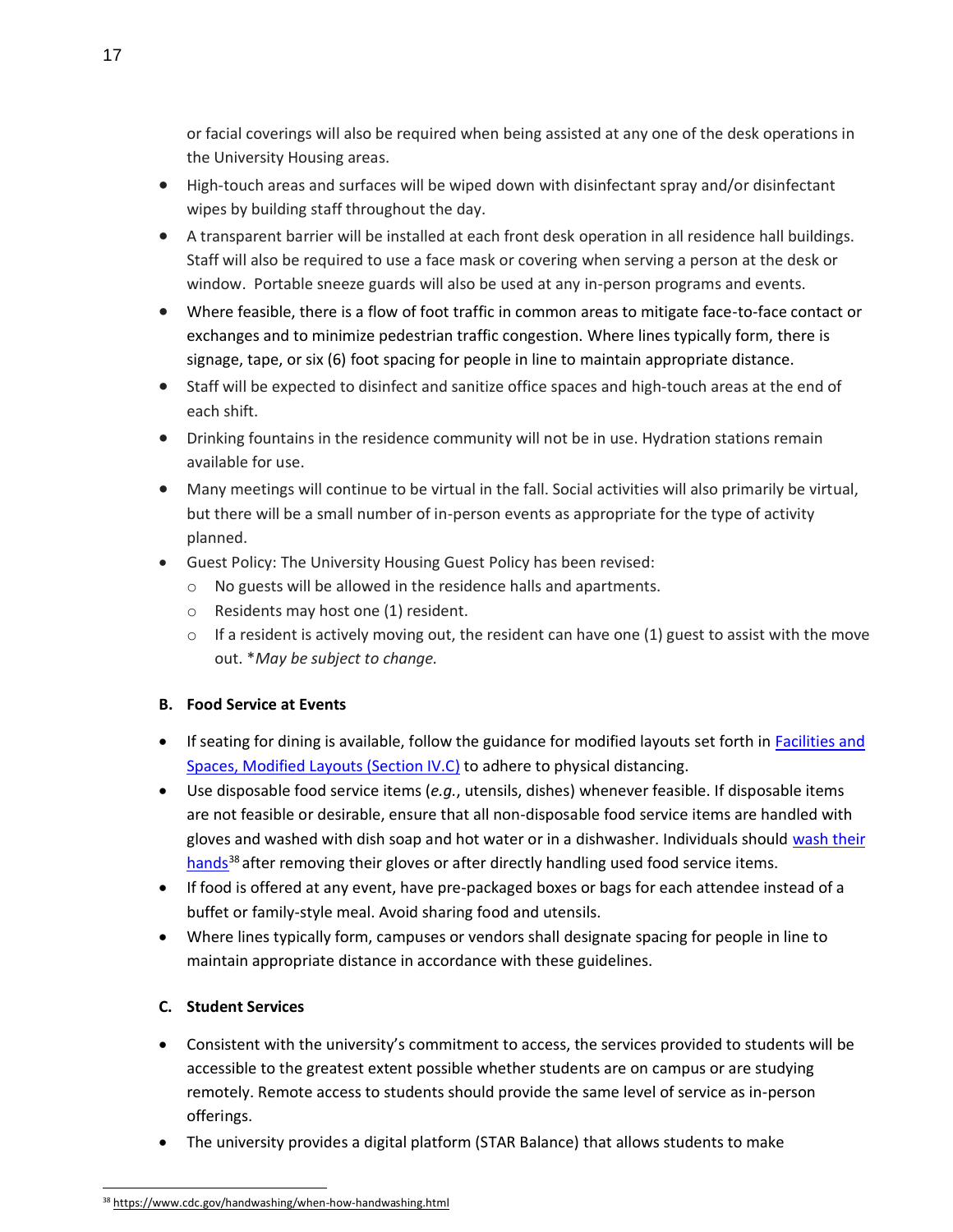appointments with some staff, advisors or faculty. Currently, appointments with the Advising Center can be made through STAR Balance. This platform permits students to consult with University personnel without the need to be on campus. This capability should permit students who cannot come to campus to still access faculty office hours, tutoring services, and advisors.

- All Student Affairs departments will be providing student support and student engagement opportunities in-person and virtually. Students are encouraged to check department websites and announcements to verify the specific format of delivery for programs.
- Student services and activities conducted in person shall adhere to all applicable guidelines relating to physical distancing, barriers, face coverings, sanitization and other considerations.

## <span id="page-19-0"></span>**D. Events, Gatherings, and Activities (excluding classes)**

Large gatherings are restricted based on State and County guidelines. UH Hilo encourages virtual group events, gatherings, activities or meetings, if feasible.

- Where in-person gatherings are unavoidable, promote physical distancing between people, wear face coverings (indoors and crowded outdoor areas), use outdoor venues, well-ventilated spaces, and limit group size to the extent possible.
- Limit any nonessential visitors, volunteers, and activities involving external groups or organizations as much as possible.
- Pursue options to convene sporting events and participation in sports activities in ways that minimize the risk of transmission of COVID-19 to players, coaches, staff, audiences and communities.
- Units seeking to hold non-classroom activities exceeding twenty-five (25) people must obtain approval from the Vice Chancellor for Administrative Affairs.
	- o Academic Affairs: Prior approval from Dean and Vice Chancellor for Academic Affairs
	- o Student Affairs: Prior approval from Directors and Vice Chancellor for Student Affairs.
	- o Chancellor's Units: Prior approval from Director and Chancellor.
	- $\circ$  Event organizers must develop protocol in consultation with the Vice Chancellor for Administrative Affairs and in accordance with these guidelines.
	- o Certain events may require additional approval from the County.

Guidelines for Special Facilities (Athletics, 'Imiloa Astronomy Center, Student Life Center, Campus Center, Performing Arts Center) may be found on the *UH Hilo COVID site*.<sup>39</sup>

#### <span id="page-19-1"></span>**E. Use of Facilities by External (Non-university) Parties**

• External parties that are granted permission to share or use university facilities shall also follow these guidelines.

<sup>39</sup> <https://hilo.hawaii.edu/covid19/>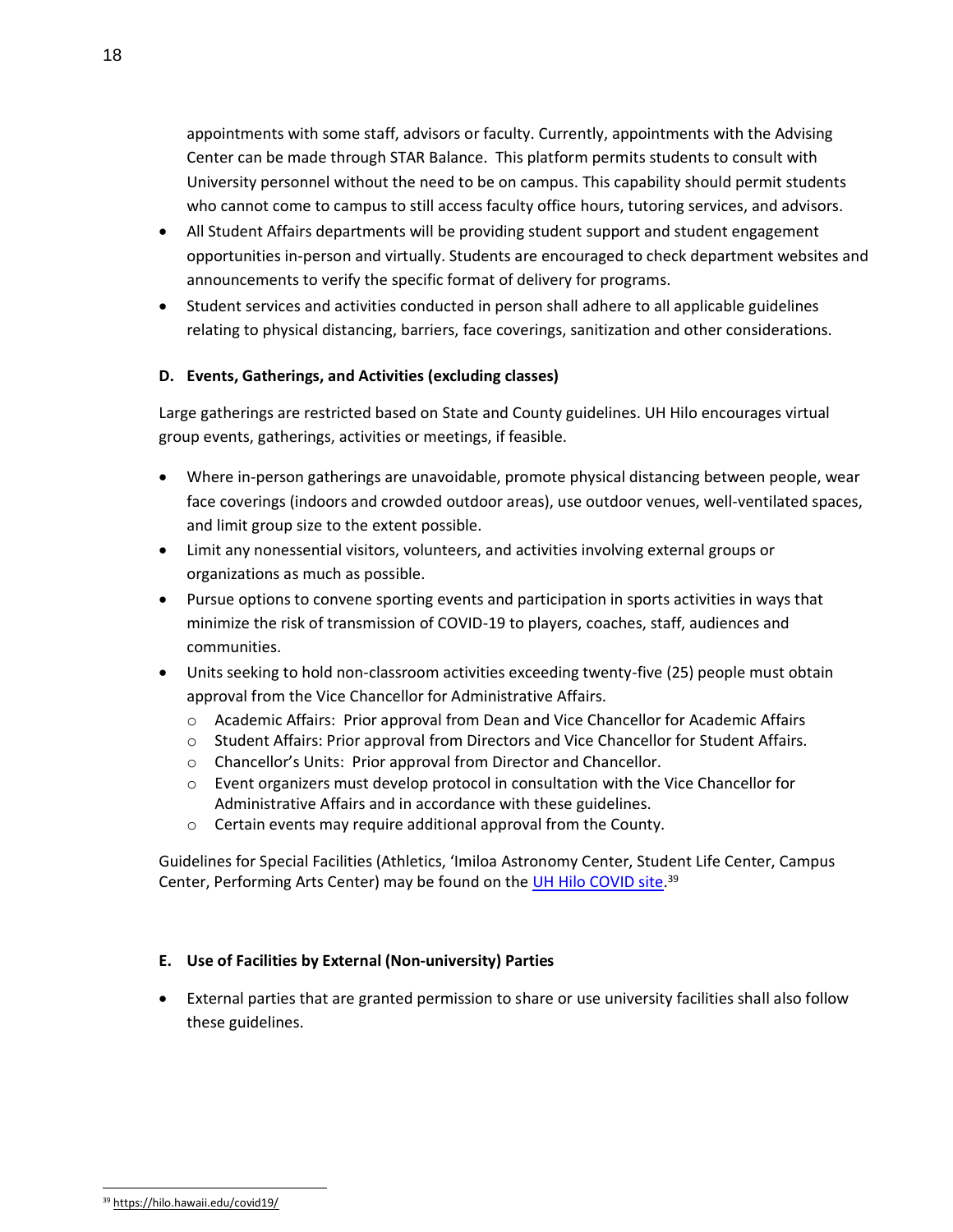## <span id="page-20-1"></span><span id="page-20-0"></span>**VII. Non-Discrimination/Harassment and Behavioral Health**

## **A. Non-Discrimination/Harassment**

UH Hilo values and is committed to fostering a diverse academic environment. Discrimination, harassment, and intimidation based on one's race, national origin, ethnicity, genetic information, or any other protected characteristic are strictly prohibited. Reports of any incident of discrimination, harassment or intimidation should follo[w](https://www.hawaii.edu/offices/eeo/complaint-procedures/) **University procedures**.<sup>40</sup>

## <span id="page-20-2"></span>**B. Domestic Violence**

Stay-at-home orders have forced domestic violence victims to stay in close proximity with their abusers. If you or anyone you know is a victim of domestic violence, please contact:

- [Domestic Violence Action Center](https://domesticviolenceactioncenter.org/)<sup>41</sup> (M-F, 8 a.m. to 5 p.m.)
	- To text or chat, call (605) 956-5680
	- To speak to someone by phone, call (808) 531-3771 or toll free at (800) 690-6200
- [National Domestic Violence Hotline](https://www.thehotline.org/)<sup>42</sup> (24 hours a day, 7 days a week)
	- 1-800-799-SAFE (7233); TTY 1-800-787-3224
- Child & Family Services Domestic Abuse Hotlines<sup>43</sup>
	- West Hawaiʻi: (808) 322-7233
	- East Hawaiʻi: (808) 959-8864
- YWCA Hawai'i Island Sexual Assault Support Services (SASS) 24/7 Crisis Hotline
	- Islandwide: (808) 935-0677 (all calls are confidential)

<sup>40</sup> <https://www.hawaii.edu/offices/eeo/complaint-procedures/>

<sup>41</sup> https://domesticviolenceactioncenter.org/

<sup>42</sup> https:/[/www.thehotline.org/](http://www.thehotline.org/)

<sup>43</sup> https:/[/www.childandfamilyservice.org/programs/dvshelters/](http://www.childandfamilyservice.org/programs/dvshelters/)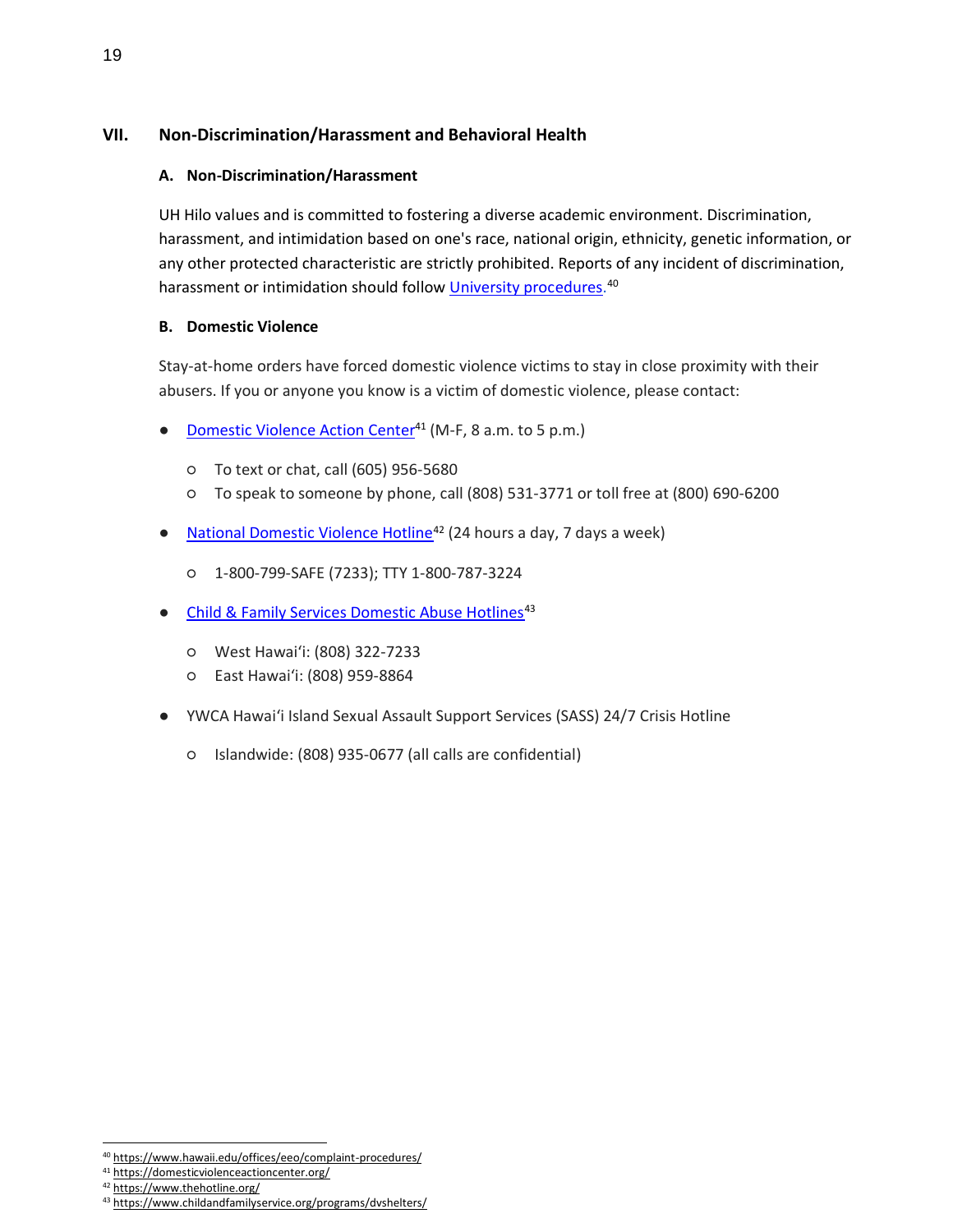## <span id="page-21-0"></span>**VIII. Promoting Wellness and Mental Health**

The COVID-19 outbreak may cause individuals to experience stress that can be overwhelming. Stress can manifest in various forms, including:

- anxiety
- depression
- feeling overwhelmed or sad
- fear and worry about the health of you and your friends and family
- changes in sleep or eating patterns
- difficulty sleeping or concentrating
- worsening of chronic health problems and mental health conditions
- increased use of alcohol or drugs

#### <span id="page-21-1"></span>**A. Coping with Stress**

- Be Informed About the Facts of COVID-19
	- o Understanding the risk and receiving accurate information about the pandemic can reduce stress.
		- § [Hawai'i State Department of Health COVID](https://hawaiicovid19.com/)-19 Website<sup>44</sup>
- **Care for Personal Wellness** 
	- o There are ways individuals can cope with stress, including by eating well, getting enough sleep, avoiding alcohol and drugs, engaging in relaxing activities, and talking with others.
		- § [CDC Guidance on Coping with Stress](https://www.cdc.gov/coronavirus/2019-ncov/daily-life-coping/managing-stress-anxiety.html)<sup>45</sup>

#### <span id="page-21-2"></span>**B. Mental Health Resources**

- If you are experiencing an emergency or believe you are a danger to yourself and/or others, please call 911 or go to the nearest Emergency Room.
	- a. Hilo Medical Center, (808) 932-3000 1190 Waianuenue St, Hilo, HI 96720
	- b. Urgent Care, (808) 969-3051 670 Kekuanaoa St, Hilo, HI 96720
	- c. Hale Ho'ola Hamakua, (808) 932-4100 45-547 Plumeria St, Honoka'a, HI 96727

<sup>44</sup> <https://hawaiicovid19.com/>

<sup>45</sup> <https://www.cdc.gov/coronavirus/2019-ncov/daily-life-coping/managing-stress-anxiety.html>